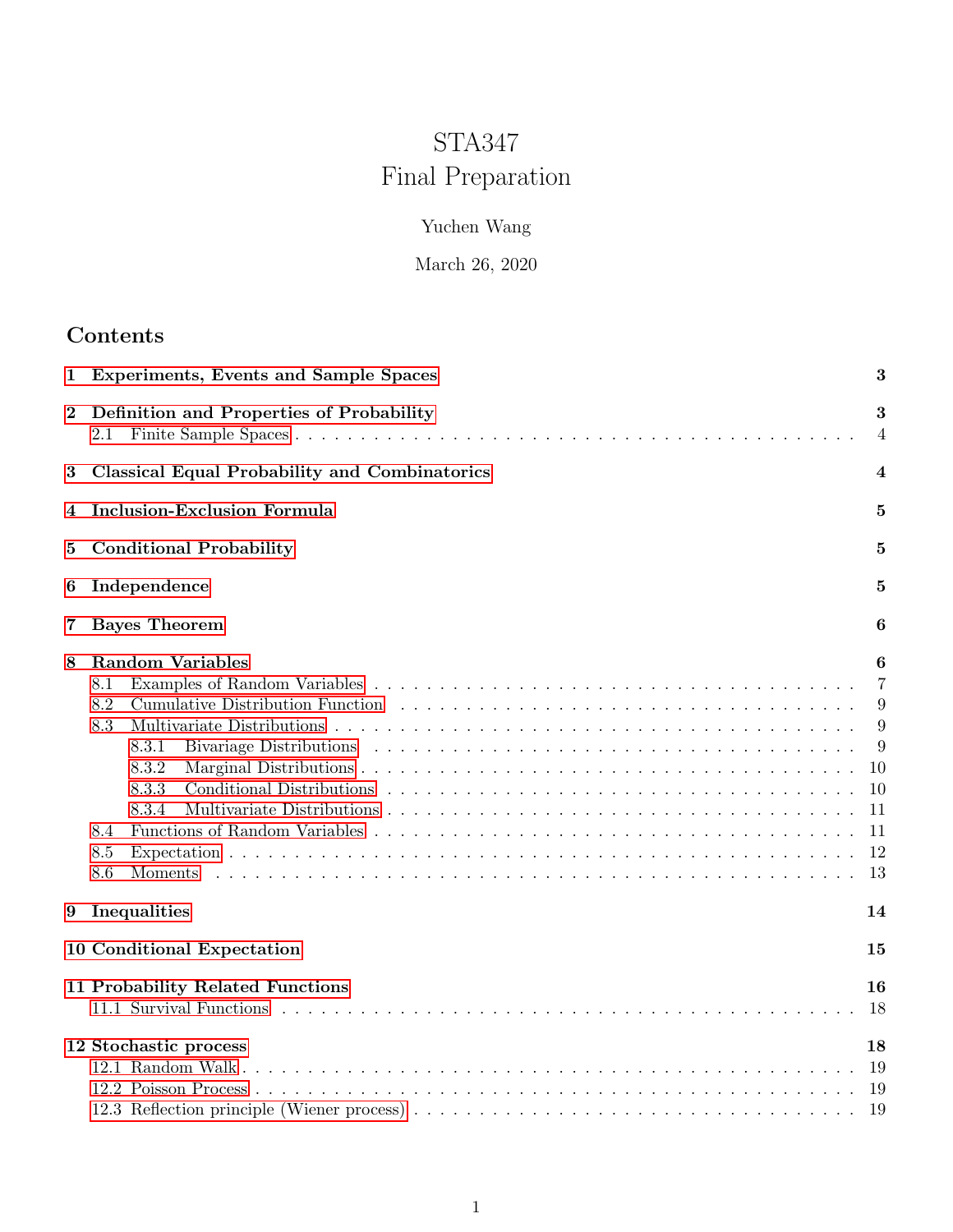| 13 Mode of Convergence   |    |  |
|--------------------------|----|--|
|                          |    |  |
|                          |    |  |
|                          |    |  |
| 14 Law of Large Numbers  | 22 |  |
| 15 Central Limit Theorem |    |  |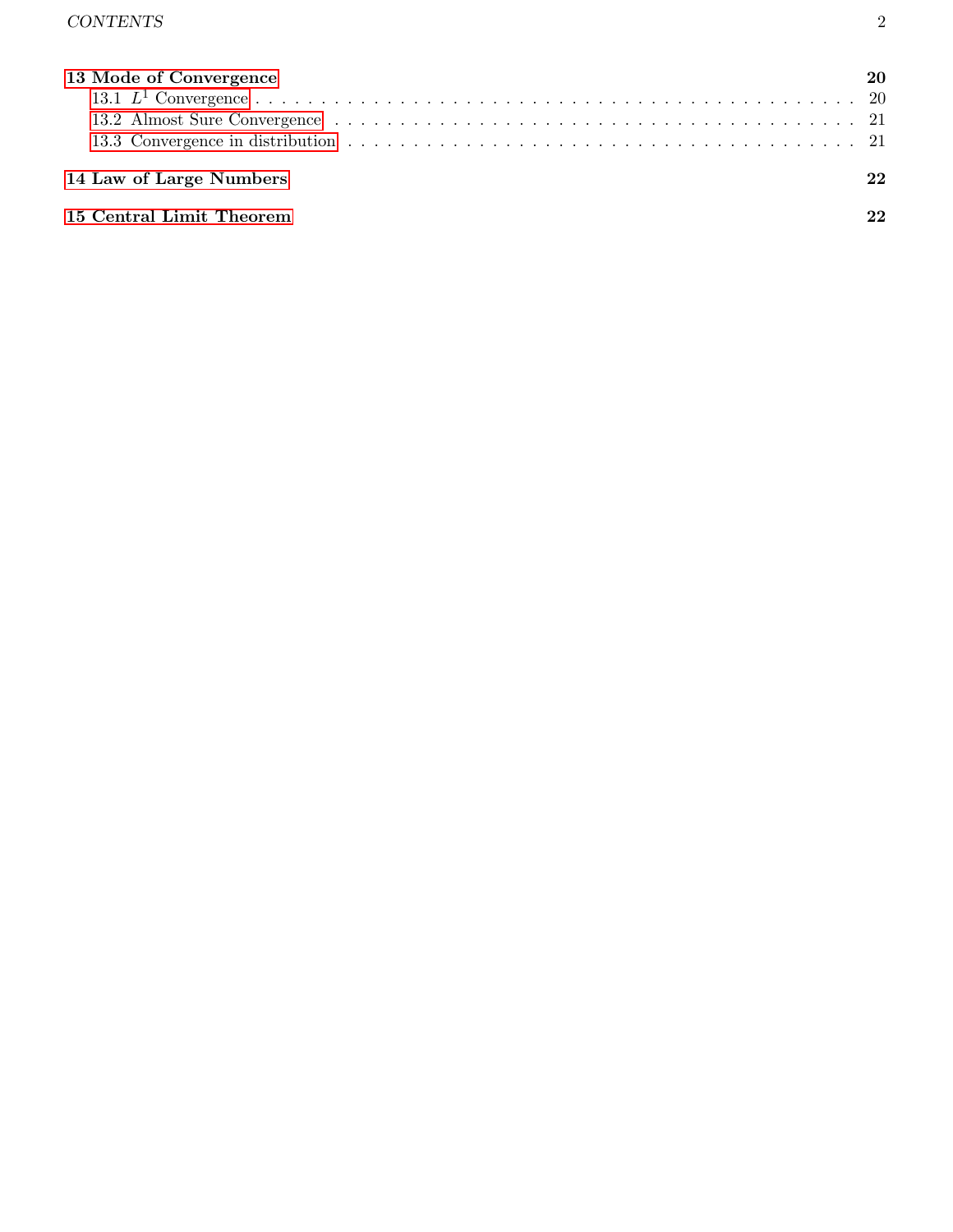# <span id="page-2-0"></span>1 Experiments, Events and Sample Spaces

Definition 1.1. Experiment, Sample space and event

- Experiment: Any process, real or hypothetical, in which the possible outcomes can be identified ahead of time;
- Sample space: The collection of all possible outcomes, denoted by  $S$ ;
- Event: A well-defined subset of sample space

Definition 1.2 (countably infinity). A set is **countably infinite** if its elements can be put in one-to-one correspondence with the set of natural numbers.

Definition 1.3 (At most countable sets). A set that is either finite or countably infinite is called an at most countable set.

**Theorem 1.1.** Suppose  $E, E_1, E_2, \ldots$  are events. The following are also events

- 1.  $E^c$
- 2.  $E_1 \cup E_2 \cup \ldots E_n$
- 3.  $\sum_{i=1}^{\infty} E_i$

# <span id="page-2-1"></span>2 Definition and Properties of Probability

**Definition 2.1** (σ-field). Let  $\chi$  be a space. A collection  $\mathcal F$  of subsets of  $\chi$  is called a  $\sigma$ -field if

- 1.  $\chi \in \mathcal{F}$
- 2. (closure under complement) if  $E \in \mathcal{F}$ , then  $E^c \in \mathcal{F}$
- 3. (closure under countable union) if  $E_1, E_2, \ldots \in \mathcal{F}$ , then  $\cup_{n=1}^{\infty} E_n \in \mathcal{F}$

**Remark 2.1.** A  $\sigma$ -field refers to the collection of subsets of a sample space that we should use in order to establish a mathematically formal definition of probability. The sets in the  $\sigma$ -field constitute the events from our sample space.

**Axiom 2.1** (Axioms of Probability). Let S be a sample space, and let F be a  $\sigma$ -field of S.

- Axiom 1 (non-negativity)  $P(E) \geq 0$  for any event  $E \in \mathcal{F}$ .
- Axiom 2  $P(S) = 1$
- Axiom 3 (countable additivity) For every sequence of disjoint events  $E_1, E_2, \ldots \in \mathcal{F}$

$$
P\left(\cup_{i=1}^{\infty} E_i\right) = \sum_{i=1}^{\infty} P\left(E_i\right)
$$

**Definition 2.2** (probability). Any function P on a sample space S satisfying Axioms 1-3 is called a **probability**.

**Definition 2.3** (disjoint sets). Sets A and B are disjoint if  $A \cap B = \emptyset$ .

Theorem 2.1. Properties of Probability

1.  $P(\emptyset) = 0$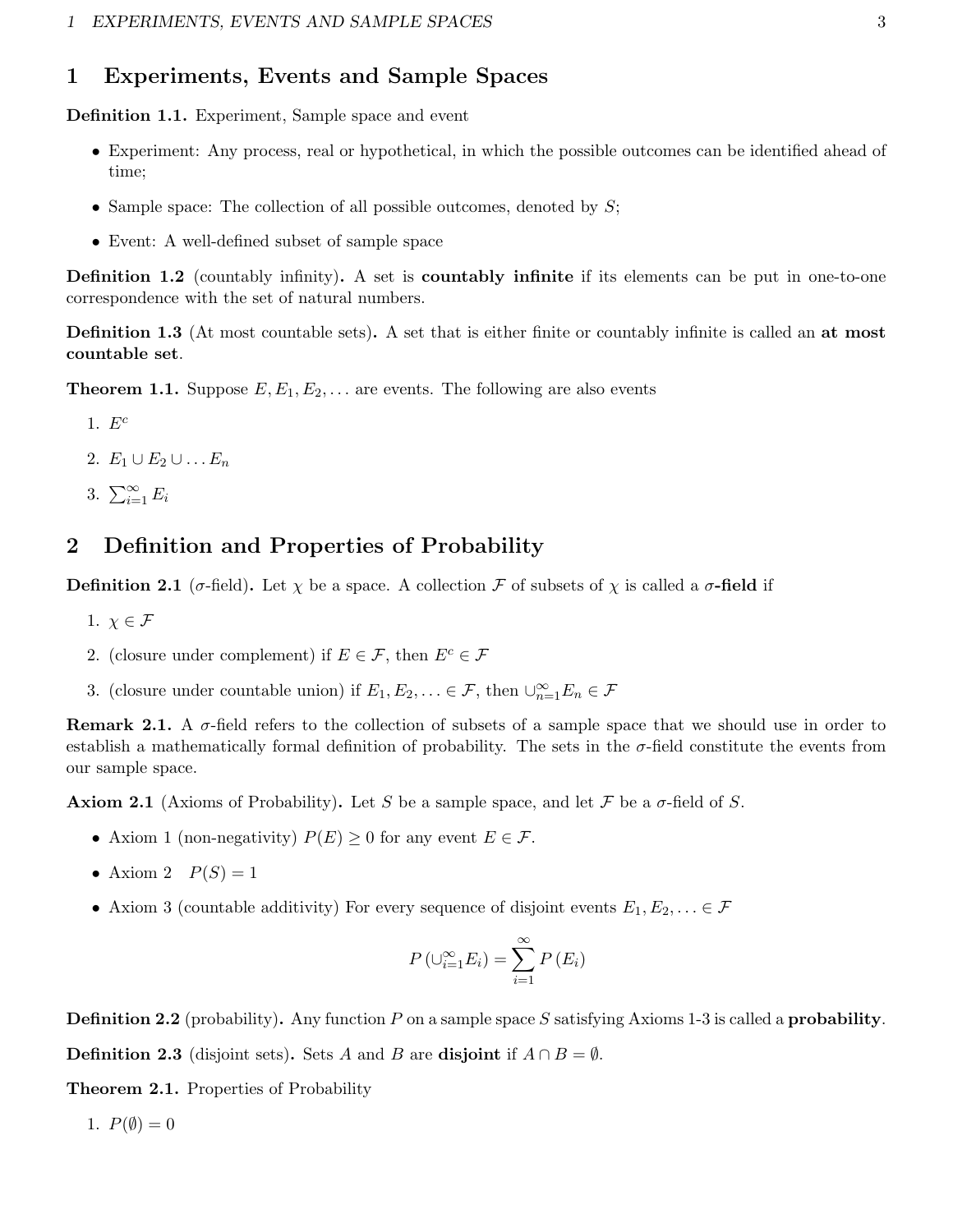### 3 CLASSICAL EQUAL PROBABILITY AND COMBINATORICS 4

2. (finite additivity) For any disjoint events  $E_1, \ldots, E_n$ ,

$$
P(\cup_{i=1}^n E_i) = \sum_{i=1}^n P(E_i)
$$

- 3.  $P(A^c) = 1 P(A)$
- 4. For  $A \subset B$ ,  $P(A) \leq P(B)$
- 5.  $0 \leq P(A) \leq 1$
- 6.  $P(A B) = P(A) P(A \cap B)$
- 7.  $P(A \cup B) = P(A) + P(B) P(A \cap B)$
- 8. (subadditivity, Boole's inequality) For any events  $E_1, \ldots, E_n$ ,

$$
P(\cup_{i=1}^n E_i) \le \sum_{i=1}^n P(E_i)
$$

**Theorem 2.2** (Continuity from below and above). Let  $P$  be a probability. (continuity from below) If  $A_n \nearrow A$  (i.e.  $A_1 \subset A_2 \subset \dots$  and  $\cup_n A_n = A$ ), then  $P(A_n) \nearrow P(A)$ (continuity from above) If  $A_n \searrow A$  (i.e.  $A_1 \supset A_2 \supset \ldots$  and  $\bigcap_n A_n = A$ ), then  $P(A_n) \searrow P(A)$ 

### <span id="page-3-0"></span>2.1 Finite Sample Spaces

Suppose  $|S| = n$ , that is,  $S = \{s_1, \ldots, s_n\}$ . Then each member has probability, that is,  $p_i = P(\{s_i\})$  such that

$$
p_i \ge 0 \text{ and } \sum_{i=1}^n p_i = 1
$$

# <span id="page-3-1"></span>3 Classical Equal Probability and Combinatorics

**Definition 3.1** (permutation). When there are n elements, the number of events pulling k elements out of n elements is called a **permutation** of n elements taken k at a time and denoted by  $P_{n,k}$ .

### Theorem 3.1.

$$
P_{n,k} = n(n-1)\dots(n-k+1) = \frac{n!}{(n-k)!}
$$

**Definition 3.2** (combination). The number of combinations of n elements taken k at a time is denoted by  $C_{n,k}$ or  $\binom{n}{k}$  $\binom{n}{k}$ .

Theorem 3.2.

$$
C_{n,k} = {n \choose k} = \frac{n!}{k!(n-k)!} = P_{n,k}/k!
$$

Theorem 3.3 (Binomial coefficients).

$$
(x+y)^n = \sum_{k=0}^n \binom{n}{k} x^k y^{n-k}
$$

**Theorem 3.4** (Newton Expansion). For  $|z| < 1$ , the term  $(1 + z)^r$  can be expanded as

$$
(1+z)^r = \sum_{k=0}^{\infty} \binom{r}{k} z^k
$$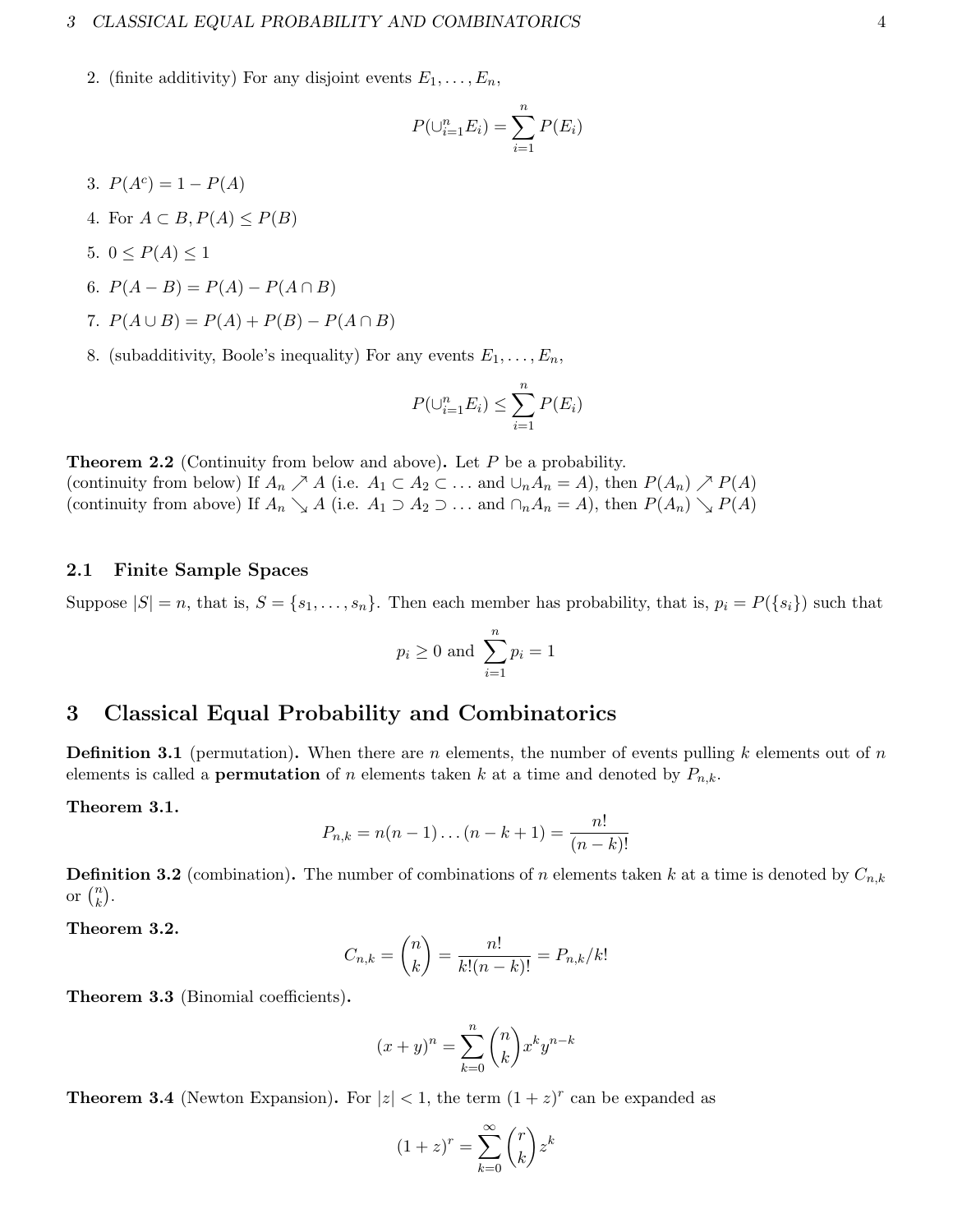# Theorem 3.5.

$$
\binom{n}{k} = \frac{r(r-1)\dots(r-k+1)}{k!} = \frac{\Gamma(r+1)}{\Gamma(r-k+1)\Gamma(k+1)}
$$

with  $\Gamma(\alpha) = \int_0^\infty x^{\alpha-1} e^{-x} dx$ 

**Theorem 3.6.** For any numbers  $x_1, \ldots, x_k$  and non-negative integer n,

$$
(x_1 + \ldots + x_k)^n = \sum {n \choose n_1, \ldots, n_k} x_1^{n_1} \ldots x_k^{n_k}
$$

It is easy to see that

$$
\begin{pmatrix} n \\ n_1, \dots, n_k \end{pmatrix} = \begin{pmatrix} n \\ n_1 \end{pmatrix} \begin{pmatrix} n_2 + \dots + n_k \\ n_2 \end{pmatrix} \begin{pmatrix} n_3 + \dots + n_k \\ n_3 \end{pmatrix} \cdots \begin{pmatrix} n_k \\ n_k \end{pmatrix}
$$

$$
= \frac{n!}{n_1! \cdots n_k!}
$$
 (1)

Theorem 3.7 (Stirling's formula).

$$
\lim_{n \to \infty} \left| \log(n!) - \left[ \frac{1}{2} \log(2\pi) + (n + \frac{1}{2}) \log(n) - n \right] \right| = 0
$$

# <span id="page-4-0"></span>4 Inclusion-Exclusion Formula

For any *n* events  $A_1, \ldots, A_n$ ,

$$
P(\bigcup_{i=1}^{n} A_i) = \sum_{i=1}^{n} P(A_i) - \sum_{i < j} P(A_i \cap A_j) + \sum_{i < j < k} P(A_i \cap A_j \cap A_k) + \cdots
$$
\n
$$
+ (-1)^{n-1} P(A_1 \cap \cdots \cap A_n) \tag{2}
$$

# <span id="page-4-1"></span>5 Conditional Probability

**Definition 5.1** (conditional probability). When  $P(B) > 0$ , the **conditional probability** of an event A given  $B$  is defined by

$$
P(A|B) = P(A \cap B)/P(B)
$$

**Theorem 5.1.** If  $P(B) > 0$ , then  $P(A \cap B) = P(A|B)P(B)$ .

**Theorem 5.2.** Let  $A_1, \ldots, A_n$  be events with  $P(A_1 \cap \ldots \cap A_n) > 0$ . Then

$$
P(A_1 \cap \dots \cap A_n) = P(A_1) P(A_2 | A_1) P(A_3 | A_1, A_2) \cdots P(A_n | A_1, \dots, A_{n-1})
$$
\n(3)

# <span id="page-4-2"></span>6 Independence

**Definition 6.1** (independence). Two events A and B are **independent** if and only if

$$
P(A \cap B) = P(A)P(B)
$$

. A collection of events  $\{A_i\}_{i\in I}$  are said to be (mutually) independent if

$$
P(\cap_{i \in J} A_i) = \Pi_{i \in J} P(A_i)
$$

for any  $\emptyset \neq J \subset I$ .

A collection of events  $\{A_i\}_{i\in I}$  are said to be **pair-wise independent** if

$$
P(A_i \cap A_j) = P(A_i)P(A_j)
$$

for  $i \neq j \in I$ .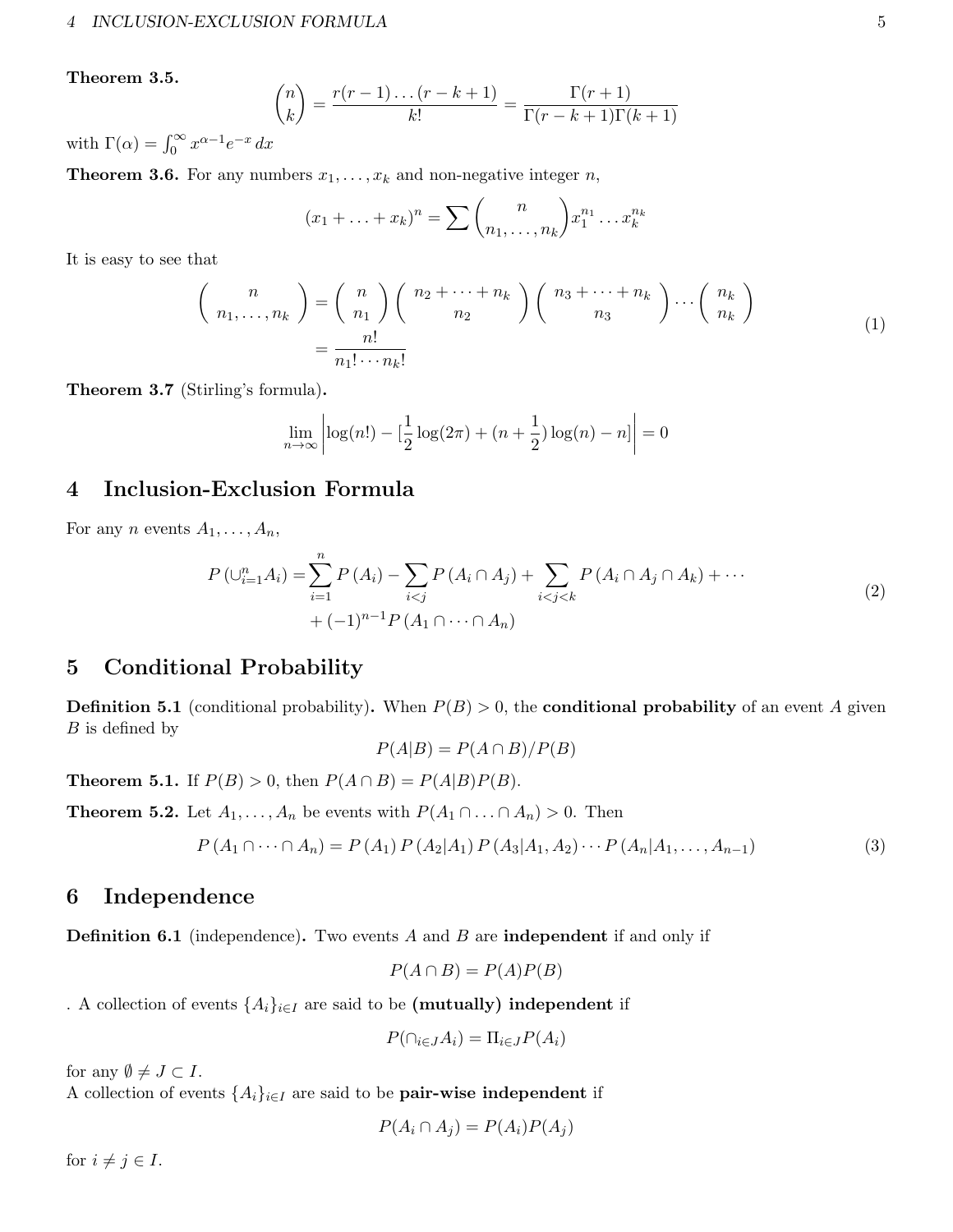**Theorem 6.1.** Two events A and B are independent if and only if A and  $B<sup>c</sup>$  are independent.

**Definition 6.2** (conditionally independence). Two events A and B are **conditionally independent** given C if

$$
P(A \cap B|C) = P(A|C)P(B|C)
$$

Remark 6.1. Conditional independence does not imply independence.

# <span id="page-5-0"></span>7 Bayes Theorem

**Definition 7.1.** A collection of sets  $B_1, \ldots, B_k$  is called a **partition** of A if and only if  $B_1, \ldots, B_k$  are disjoint and  $A = \bigcup_{i=1}^{k} B_i$ .

**Theorem 7.1** (Law of total probability). Let events  $B_1, \ldots, B_k$  be a partition of S with  $P(B_i) > 0$  for all  $j = 1, \ldots, k$ . For any event A,

$$
P(A) = \sum_{j=1}^{k} P(B_j) P(A|B_j)
$$

**Theorem 7.2** (Bayes' Theorem). If  $0 < P(A)$ ,  $P(B) < 1$ , then

$$
P(B|A) = \frac{P(A|B)P(B)}{P(A|B)P(B) + P(A|B^c)P(B^c)}
$$

# <span id="page-5-1"></span>8 Random Variables

**Definition 8.1.** A real-valued function X on the sample space S is called a **random variable** if the probability of X is well-defined, that is,  $\{s \in S : X(s) \leq r\}$  is an event for each  $r \in \mathbb{R}$ .

**Definition 8.2** (Borel sets in  $\mathbb{R}$ ). The collection of all Borel sets  $\mathcal{B}$  in  $\mathbb{R}$  is the smallest collection satisfying the followings

- 1.  $(a, b] \in \mathcal{B}$  for any  $a < b \in \mathbb{R}$
- 2. (closure under complement) For any  $B \in \mathcal{B}, B^c \in \mathcal{B}$
- 3. (closure under countable union) For any  $B_1, B_2, \ldots \in \mathcal{B}, \bigcup_{j=1}^{\infty} B_j \in \mathcal{B}$

We call the collection  $\beta$  the Borel  $\sigma$ -field

**Definition 8.3** (Probability of a random variable). For any Borel set B in R, an event  $X \in B$  is defined as  $\{s \in S : X(s) \in B\}$  and often denoted by  $\{X \in B\}$  or  $(X \in B)$ . The corresponding probability is

$$
P(X \in B) = P({s \in S : X(s) \in B})
$$

**Lemma 8.1.** If  $|X(S)| < \infty$  and  $(X = r)$  is an event for any  $r \in X(S)$ , then X is a random variable.

**Definition 8.4** (distribution). The **distribution** of  $X$  is the collection of all probabilities of all events induced by X, that is,  $(B, P(X \in B))$ . Two random variables X and Y are said to be **identically distributed** if they have the same distribution.

**Remark 8.1.** To show X and Y having the same distribution, we need to check for any event B on  $\mathbb{R}$ ,  $P(X \in B) = P(Y \in B)$ . Since all Borel sets on R are induced by intervals, it is enough to prove

$$
P(a < X \le b) = P(a < Y \le b)
$$

for any  $a < b \in \mathbb{R}$ . Even  $P(X \le a) = P(Y \le a)$  for any  $a \in \mathbb{R}$  guarantees that X and Y are identically distributed.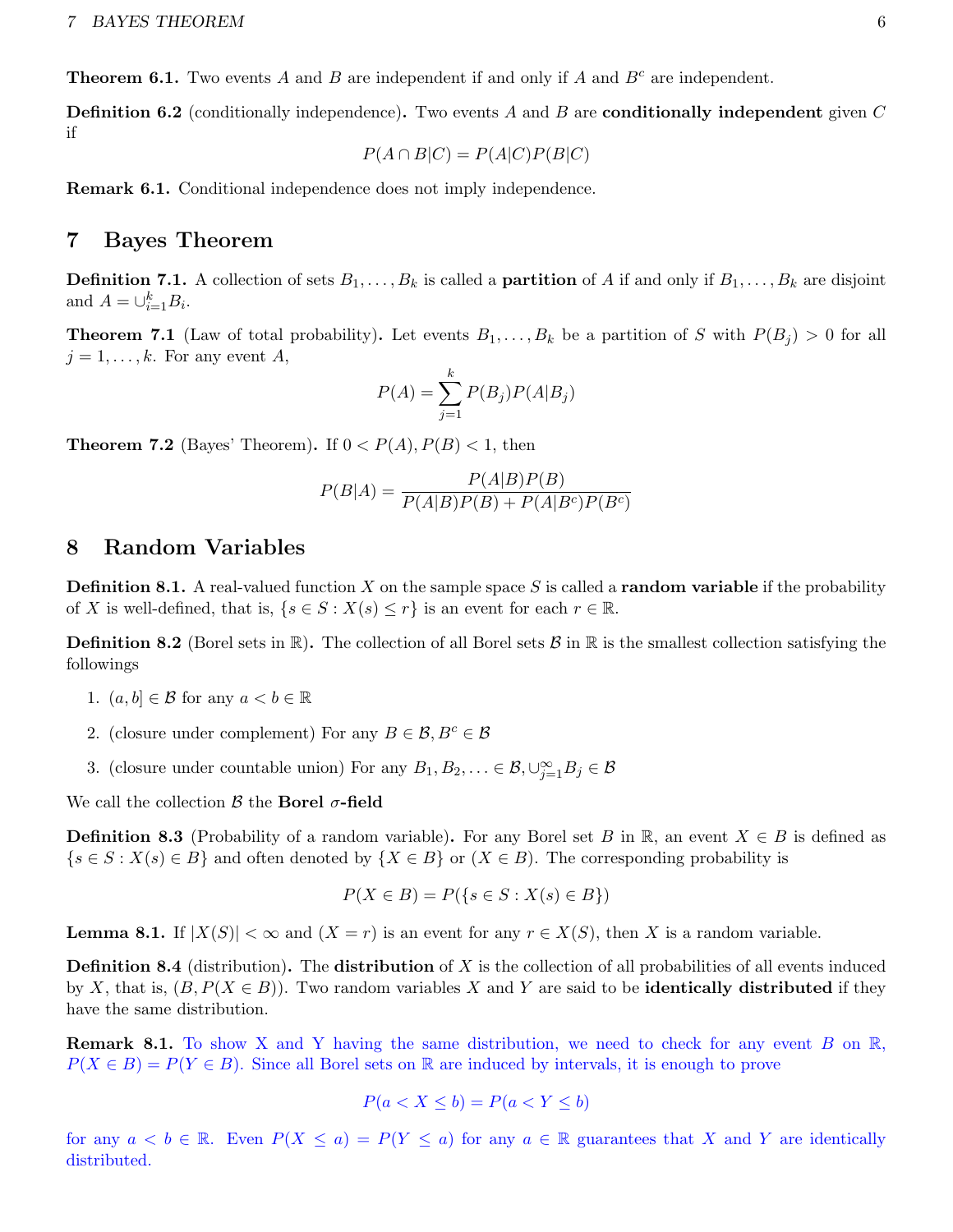**Definition 8.5** (discrete random variable). A random variable X is said to be discrete if  $P(X = x) = 0$  or  $P(X = x) > 0$  and  $P(X \in \chi_0) = 1$  where  $\chi_0 = \{x \in \mathbb{R} : P(X = x) > 0\}$ 

Definition 8.6 (probability mass function). The probability mass function (pmf) of a discrete random variable  $X$  is

$$
pmf_X(x) = P(X = x)
$$

for any possible value of  $x \in X(S)$ .

**Theorem 8.1.** Let X be a discrete random variable. Then the set of x having  $P(X = x)$  is at most countable.

**Theorem 8.2.** Let f be the pmf of a discrete random variable X. The set of possible values of X is  $X(S)$  =  $\{x_1, x_2, ...\}$ . For  $x \notin X(S) \ge 0$  and  $\sum_{i=1}^{\infty} f(x_i) = 1$ .

**Theorem 8.3.** Let  $X(S) = \{x_1, x_2, ...\}$  be the set of possible values of a discrete random variable X. Then for any subset A of  $\mathbb{R}$ ,

$$
P(X \in A) = \sum_{x \in A} P(\{x\}) = \sum_{x \in A} pmf_X(x)
$$

**Definition 8.7** (absolutely continuity and probability density function). A random variable X is said to be absolutely continuous if the probability of each interval  $[a, b]$  is of the form

$$
P(a < X \le b) = \int_{a}^{b} f(x) \, dx
$$

where  $a < b \in \mathbb{R}$  and f is a non-negative function on R. Such function f is called a **probability density** function (pdf) of  $X$ .

**Theorem 8.4.** Let  $X$  be a continuous random variable. Then

$$
pdf_X(x) = \frac{d}{dx}P(X \le x)
$$

### <span id="page-6-0"></span>8.1 Examples of Random Variables

**Definition 8.8** (Bernoulli). A random variable X taking value 0 or 1 with  $P(X = 1) = p$  and  $P(X = 0) = 1-p$ for some  $p \in [0,1]$  is called a **Bernoulli** random variable with success probability p and often denoted by  $X \sim$  $Bernoulli(p)$ .

**Definition 8.9** (discrete uniform). Let  $\chi$  be a non-empty finite set. A random variable X taking values in  $\chi$ with equal probability is called a uniform random variable on  $\chi$  and denoted by  $X \sim uniform(\chi)$ . The probability mass function of  $X \sim uniform(\chi)$  is

$$
pmf_X(x) = \begin{cases} \frac{1}{|x|} & \text{if } x \in \chi \\ 0 & \text{otherwise} \end{cases}
$$

**Definition 8.10** (binomial). A random variable X is called a **binomial** random variable if it has the same distribution as  $Z$  which is the number of success in n independent trails with success probability  $p$ , and denoted by  $X \sim \text{binomial}(n, p)$ .

The probability mass function of  $X \sim binomial(n, p)$  is

$$
pmf_X(x) = \begin{cases} {n \choose x} p^x (1-p)^{n-x} & \text{if } n = 0, 1, \dots \\ 0 & \text{otherwise} \end{cases}
$$

**Definition 8.11** (continuous uniform). A random variable X defined on  $(a, b)$  for finite real numbers  $a < b$ satisfying  $P(c < X \le d) = \frac{d-c}{b-a}$  for any c, d such that  $a \le c \le d \le b$  is called a **uniform** random variable on  $(a, b)$  which is denoted by X ∼ uniform $(a, b)$ . The probability mass function of X ∼ uniform $(a, b)$  is

$$
pmf_X(x) = \begin{cases} \frac{1}{b-a} & \text{if } a < x < b \\ 0 & \text{otherwise} \end{cases}
$$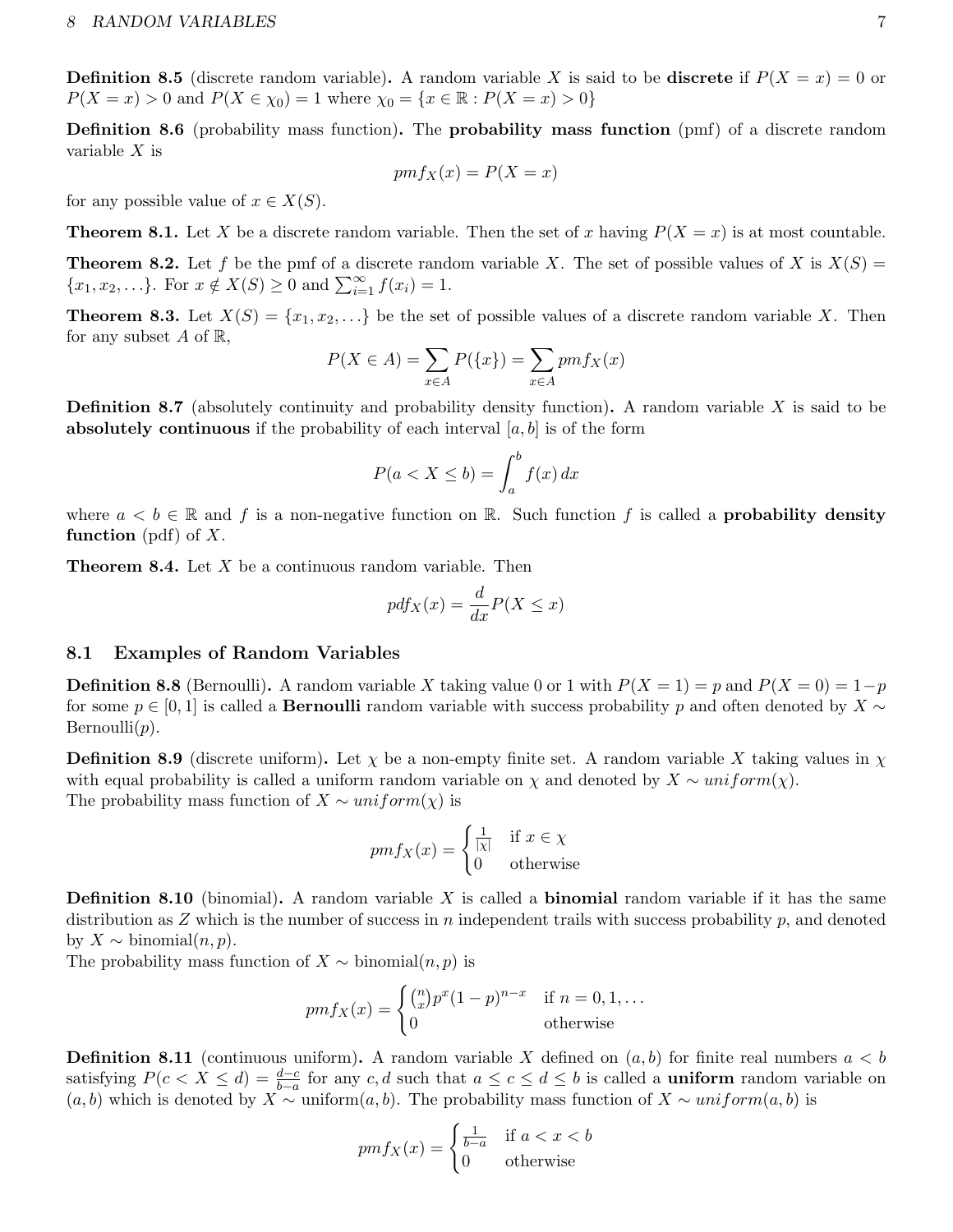**Definition 8.12** (geometric). Consider an independent Bernoulli trial with success probability  $p$ . The number of trials until the first success is called a **geometric** distribution with parameter p, denoted by geometric $(p)$ . The geometric random variable  $X \sim geometric(p)$  has probability mass function as

$$
pmf_X(n) = (1 - p)^{n-1}p
$$

for  $n \in \mathbb{N}$ .

Definition 8.13 (negative binomial). Consider an independent Bernoulli trial with success probability p. The number of trials until k-th success is called a **negative binomial** distribution with parameter k and p, denoted by neg-bin $(k, p)$ .

The negative binomial random variable  $X \sim neg - bin(k, p)$  has probability mass function as

$$
pmf_X(n) = {n-1 \choose k-1} (1-p)^{n-k} p^k
$$

for  $n \in \mathbb{N}$  s.t.  $n \geq k$ .

**Definition 8.14** (hypergeometric). Consider a jar containing n balls of which r are black and the remainder  $n-r$ are white. The random variable  $X$  is the number of black balls when  $m$  balls are drawn without replacement. The probability of k black balls are drawn is

$$
pmf_X(k) = \begin{cases} {n-r \choose m-k} / {n \choose m} & \text{if } k = 0, ..., \min(r, m) \\ 0 & \text{otherwise.} \end{cases}
$$

Such distribution is called a hypergeometric distribution.

**Definition 8.15** (zeta/zipf). A positive integer valued random variable X follows a **Zeta** or **Zipf** distribution if

$$
\operatorname{pmf}_{X}(n) = \frac{n^{-s}}{\zeta(s)}
$$

for  $n = 1, 2, ...$  and  $s > 1$  where  $\zeta(s) = \sum_{n=1}^{\infty} n^{-s}$ 

**Definition 8.16** (Poisson). A **Poisson** distribution with parameter  $\mu > 0$  has the probability mass function

$$
pmf_X(n) = e^{-\mu} \frac{\mu^n}{n!}
$$

for non-negative integer  $n$ .

**Theorem 8.5.** If  $X \sim Poisson(\lambda)$  and the distribution of Y, conditional on  $X = k$ , is a binomial distribution,  $Y | (X = k) \sim Binom(k, p)$ , then the distribution of Y follows a Poisson distribution  $Y \sim Poisson(\lambda \cdot p)$ 

**Theorem 8.6** (Sums of Poisson-distributed random variables). If  $X_i \sim Poisson(\lambda_i)$  for  $i = 1, ..., n$  are independent, and  $\lambda = \sum_{i=1}^{n} \lambda_i$ , then  $Y = (\sum_{i=1}^{n} X_i) \sim Poisson(\lambda)$ .

**Definition 8.17** (Exponential). A continuous random variable W having the probability density

$$
\text{pdf}_W(w) = \lambda e^{-\lambda w} 1(w > 0)
$$

is distributed from an exponential distribution with parameter  $\lambda > 0$ , which is denoted by  $W \sim$  exponential  $(\lambda).$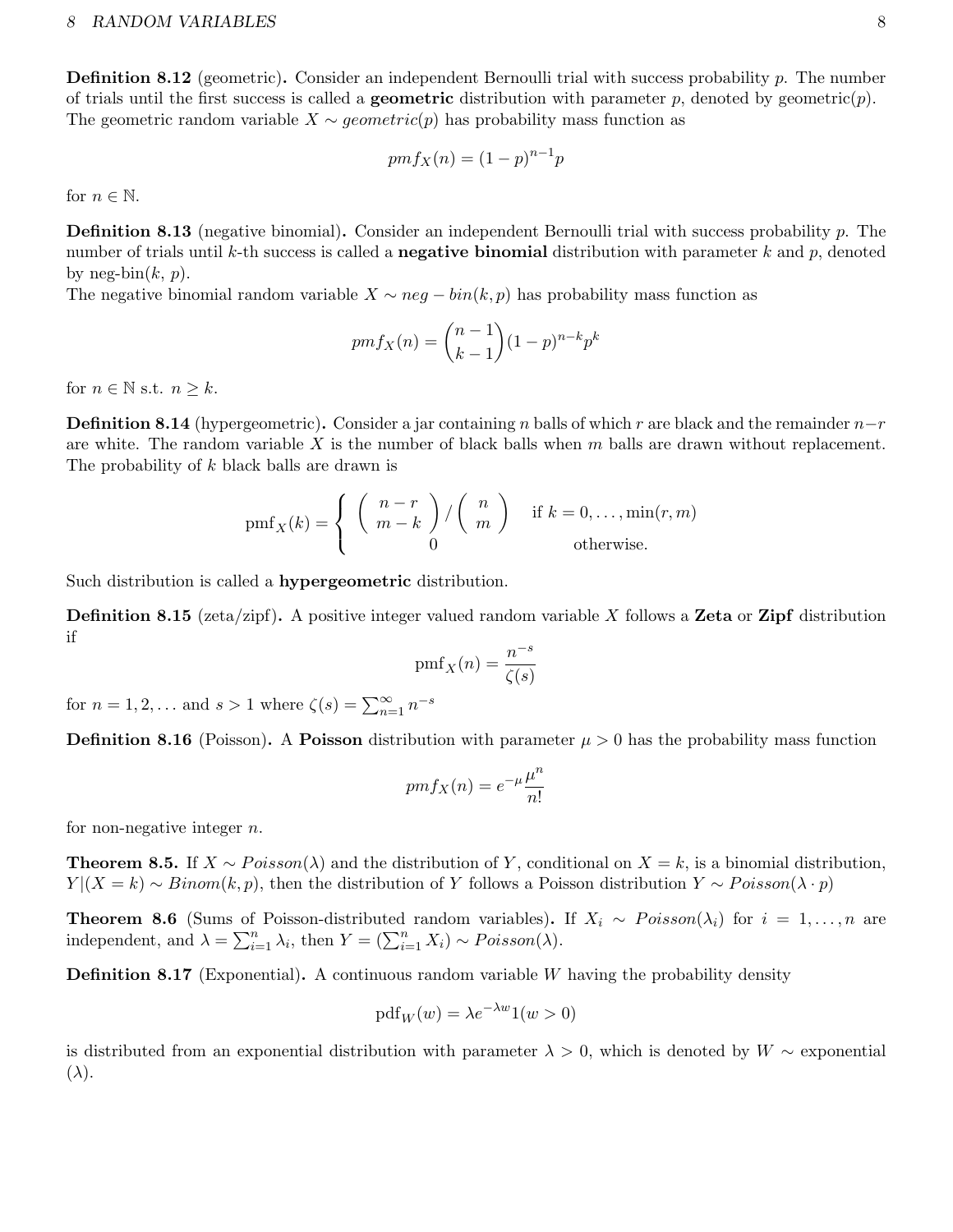# <span id="page-8-0"></span>8.2 Cumulative Distribution Function

The (cumulative) distribution function of a random variable  $X$  is the function

$$
cdf_X(x) = F_X(x) = P(X \le x)
$$

for  $-\infty < x < \infty$ .

**Theorem 8.7** (properties of distribution functions). Let  $F$  be a distribution function. Then

(a)  $F$  is nondecreasing, (b)  $\lim_{x\to\infty} F(x) = 1$  and  $\lim_{x\to-\infty} F(x) = 0$ , (c) F is right continuous, that is,  $\lim_{y\searrow x} F(y) = F(x)$ , (d)  $F(x-) := \lim_{y \nearrow x} F(y) = P(X < x)$ (e)  $P(X = x) = F(x) - F(x-)$ 

**Theorem 8.8.** If a real function F satisfies (a)-(c) in the above properties, then it is a distribution function of a random variable.

**Definition 8.18** (p-quantile). The p-quantile of a random variable X is x such that  $P(X \leq x) \geq p$  and  $P(X \geq x) \geq 1 - p$ .

Definition 8.19. The median, lower quartile, upper quartile are 0.5-, 0.25-, 0.75-quantile. The inter quartile range (IQR) is the difference between upper and lower quartile.

# <span id="page-8-1"></span>8.3 Multivariate Distributions

# <span id="page-8-2"></span>8.3.1 Bivariage Distributions

**Definition 8.20.** The **joint**/bivariate distribution of two random variables  $X$  and  $Y$  is the collection of all possible probabilities, that is,  $P((X, Y) \in B)$  where B is a Borel set in  $\mathbb{R}^2$ .

**Definition 8.21.** Two random variables  $X$  and  $Y$  are jointly continuously distributed if and only if there exists a non-negative function  $f$  such that for any Borel set  $B$  in  $\mathbb{R}^2$ 

$$
P((X,Y) \in B) = \iint_B f(x,y) \, dx \, dy
$$

Such function f is called a joint density function of  $(X, Y)$ .

Theorem 8.9 (Properties of joint density functions). Joint density functions satisfies

1.

$$
pdf_{X,Y}(x,y) \ge 0
$$

2.

$$
\iint pdf_{X,Y}(x,y) dx dy = 1
$$

**Definition 8.22.** The joint (cumulative) distribution function of  $X$  and  $Y$  is

$$
cdf_{X,Y}(x,y) = P(X \le x, Y \le y)
$$

**Definition 8.23.** When X and Y are discrete, then the **joint probability mass function** of X and Y is defined by

$$
pmf_{X,Y}(x,y) = P(X=x, Y=y)
$$

Theorem 8.10 (Properties of joint probability mass functions). Satisfies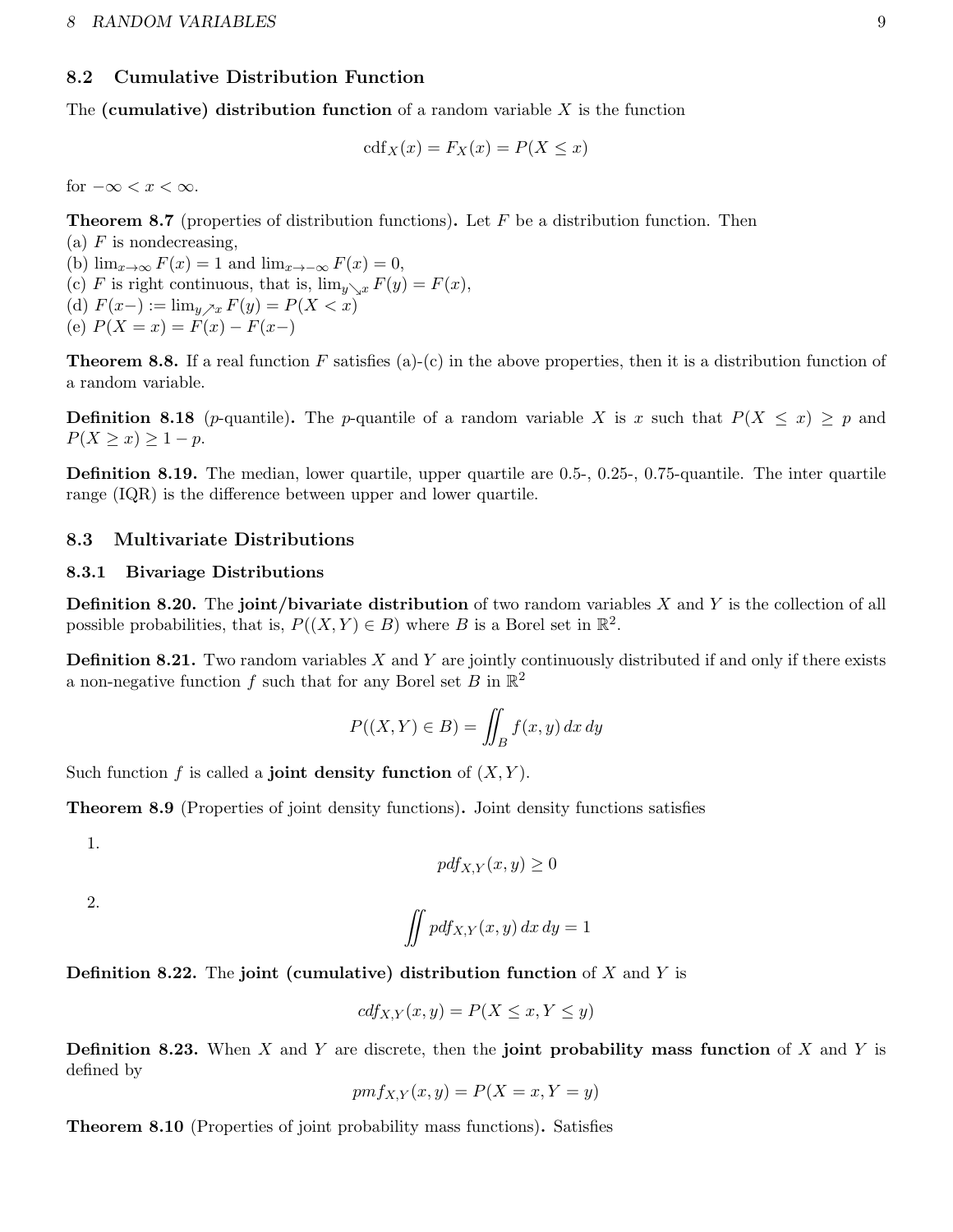### 8 RANDOM VARIABLES 10

1.

$$
pmf_{X,Y}(x,y) \ge 0
$$

2.

$$
\sum_{x,y} pmf_{X,Y}(x,y) = 1
$$

**Theorem 8.11.** Consider two random variables  $X$  and  $Y$ .

$$
\lim_{y \to -\infty} cdf_{X,Y}(x, y) = 0
$$
  
\n
$$
\lim_{x \to -\infty} cdf_{X,Y}(x, y) = 0
$$
  
\n
$$
\lim_{y \to \infty} cdf_{X,Y}(x, y) = cdf_X(x)
$$
  
\n
$$
\lim_{x \to \infty} cdf_{X,Y}(x, y) = cdf_Y(y)
$$

### <span id="page-9-0"></span>8.3.2 Marginal Distributions

Suppose X and Y are random variables. The cdf or pmf or pdf of  $X$  (or Y) derived from the joint cdf or pmf or pdf is called the **marginal** cdf or pmf or pdf of  $X$  (or  $Y$ ).

Theorem 8.12. 1.

$$
pmf_X(x) = \sum_{y} pmf_{X,Y}(x, y)
$$

2.

$$
pdf_X(x) = \int pdf_{X,Y}(x, y) dy
$$

**Definition 8.24.** Two random variables  $X$  and  $Y$  are **independent** if and only if

$$
P(X \in A, Y \in B) = P(X \in A)P(Y \in B)
$$

**Theorem 8.13.** If two random variables  $X$  and  $Y$  are independent, then the following hold if the functions exist.

- 1.  $cdf_{X,Y}(x, y) = cdf_X(x) \times cdf_Y(y)$  for all  $x, y$
- 2.  $pmf_{X,Y}(x, y) = pmf_X(x) \times pmf_Y(y)$  for all  $x, y$
- 3.  $pdf_{X,Y}(x, y) = pdf_X(x) \times pdf_Y(y)$  for all  $x, y$

**Theorem 8.14.** If one of the following hold, then two random variables  $X$  and  $Y$  are independent.

1. 
$$
cdf_{X,Y}(x,y) = cdf_X(x) \times cdf_Y(y)
$$
 for all  $x, y$ 

- 2.  $pmf_{X,Y}(x, y) = pmf_X(x) \times pmf_Y(y)$  for all  $x, y$
- 3.  $pdf_{X,Y}(x, y) = pdf_X(x) \times pdf_Y(y)$  for all  $x, y$

## <span id="page-9-1"></span>8.3.3 Conditional Distributions

**Definition 8.25.** The conditional density of X given  $Y = y$  is

$$
pdf_{X|Y}(x|y) = \frac{pdf_{X,Y}(x,y)}{pdf_Y(y)}
$$

Theorem 8.15.

$$
pdf_{X,Y}(x,y) = pdf_X(x)pdf_{X|Y}(x|y)
$$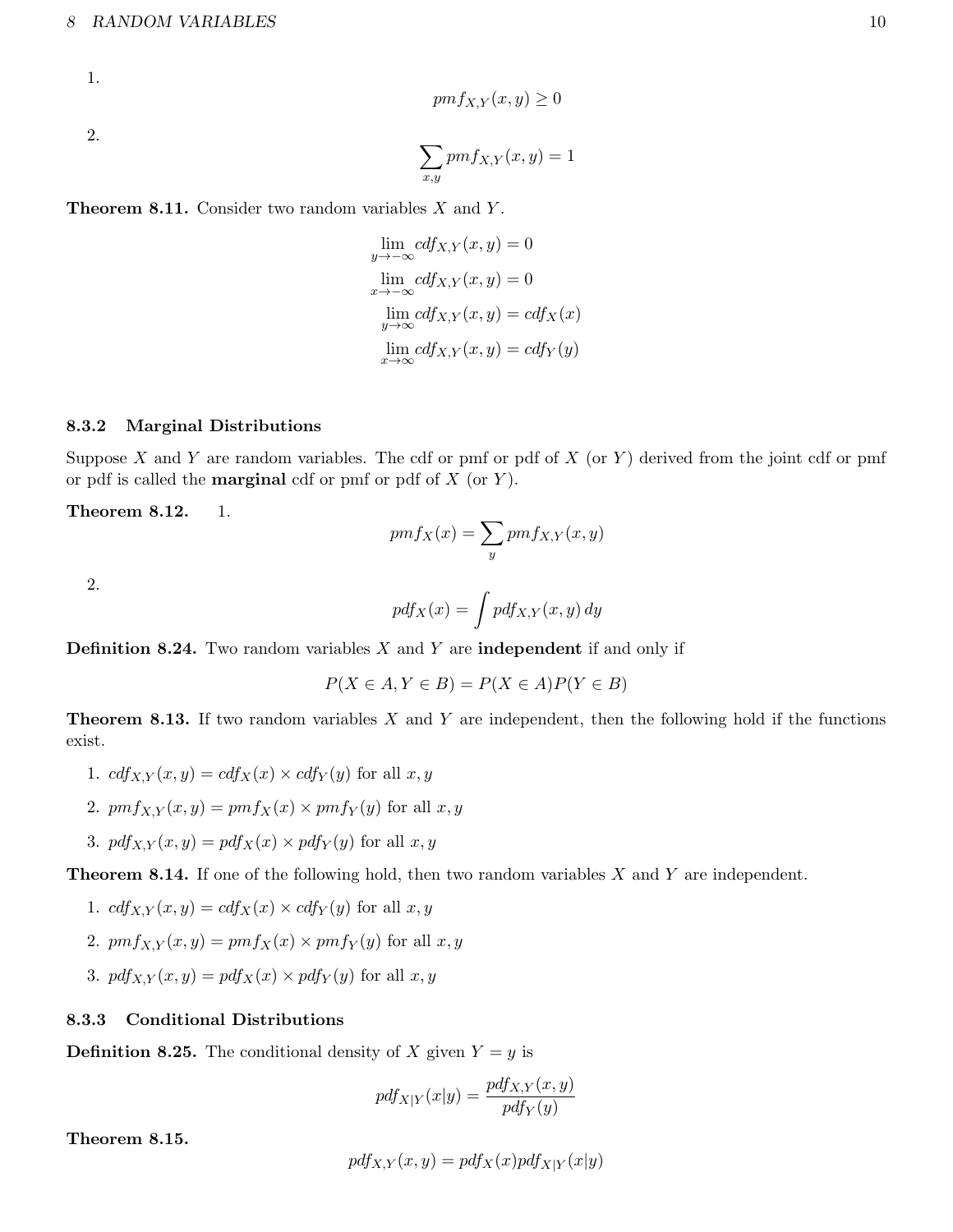### <span id="page-10-0"></span>8.3.4 Multivariate Distributions

**Definition 8.26.** The joint cumulative distribution function of n variables  $X_1, \ldots, X_n$  is defined by

$$
cdf_{X_1,...,X_n}(x_1,...,x_n) = P(X_1 \le x_1,...,X_n \le x_n)
$$

The joint probability mass/density function of n discrete/continuous random variables  $X_1, \ldots, X_n$  is

$$
pmf_{X_1,...,X_n}(x_1,...,x_n) = P(X_1 = x_1,...,X_n = x_n)
$$
  

$$
P((X_1,...,X_n) \in B) = \int \cdot_{\dot{B}} \cdot \int p df_{X_1,...,X_n}(x_1,...,x_n) dx_n...dx_1
$$

**Definition 8.27.** Let  $X_1, \ldots, X_n$  be random variables. Marginal cumulative distribution, probability mass, probability density functions of  $X_1, \ldots, X_{i-1}, X_{i+1}, \ldots, X_n$  are

$$
cdf_{X_1,\ldots,X_{i-1},X_{i+1},\ldots,X_n(x_1,\ldots,x_{i-1},x_{i+1},\ldots,x_n)} = \lim_{x_i \to \infty}cdf_{X_1,\ldots,X_{i-1},X_i,X_{i+1},\ldots,X_n}(x_1,\ldots,x_{i-1},x_i,x_{i+1},\ldots,x_n) \tag{4}
$$

$$
pmf_{X_1,\ldots,X_{i-1},X_{i+1},\ldots,X_n(x_1,\ldots,x_{i-1},x_{i+1},\ldots,x_n)} = \sum_{x_i} pmf_{X_1,\ldots,X_{i-1},X_i,X_{i+1},\ldots,X_n}(x_1,\ldots,x_{i-1},x_i,x_{i+1},\ldots,x_n)
$$
 (5)

$$
pdf_{X_1,...,X_{i-1},X_{i+1},...,X_n(x_1,...,x_{i-1},x_{i+1},...,x_n)} = \int pdf_{X_1,...,X_{i-1},X_i,X_{i+1},...,X_n}(x_1,...,x_{i-1},x_i,x_{i+1},...,x_n) dx_i \quad (6)
$$

**Theorem 8.16.** Let  $X_1, \ldots, X_n$  be continuous random variables having cdf. Then

$$
pdf_{X_1,\ldots,X_n}(x_1,\ldots,x_n) = \frac{\partial^n}{\partial x_1 \ldots \partial x_n} F(x_1,\ldots,x_n)
$$

**Definition 8.28.** Random variables  $X_1, \ldots, X_n$  are **independent** if and only if for any Borel sets  $B_1, \ldots, B_n$ 

$$
P(X_1 \in B_1, ..., X_n \in B_n) = P(X_1 \in B_1) ... P(X_n \in B_n)
$$

**Theorem 8.17.** Random variables  $X_1, \ldots, X_n$  are **independent** if and only if

$$
cdf_{X_1,...,X_n}(x_1,...,x_n) = cdf_{X_1}(x_1)...cdf_{X_n}(x_n)
$$

### <span id="page-10-1"></span>8.4 Functions of Random Variables

**Theorem 8.18.** Let X be a discrete random variable and  $Y = g(X)$  be a transformed random variable where  $g : \mathbb{R} \to \mathbb{R}$  is a function. The pmf of Y is

$$
pmf_Y(y) = \sum_{x:g(x)=y} pmf_X(x)
$$

**Theorem 8.19.** Let X be a continuous random variable and  $Y = g(X)$  be a transformed random variable where g is an appropriate transformation like continuous increasing. The cdf of Y is

$$
cdf_Y(y) = \int_{\{x:g(x) \le y\}} pdf_X(x) dx
$$

The probability density function of Y is

$$
pdf_Y(y) = \frac{d}{dy}cdf_Y(y)
$$

**Theorem 8.20.** Let X be a continuous random variable and  $F(x) = cdf_X(x)$ . Then new random variable  $Y = F(X)$  is uniformly distributed on  $(0, 1)$ , that is,  $Y \sim uniform(0, 1)$ .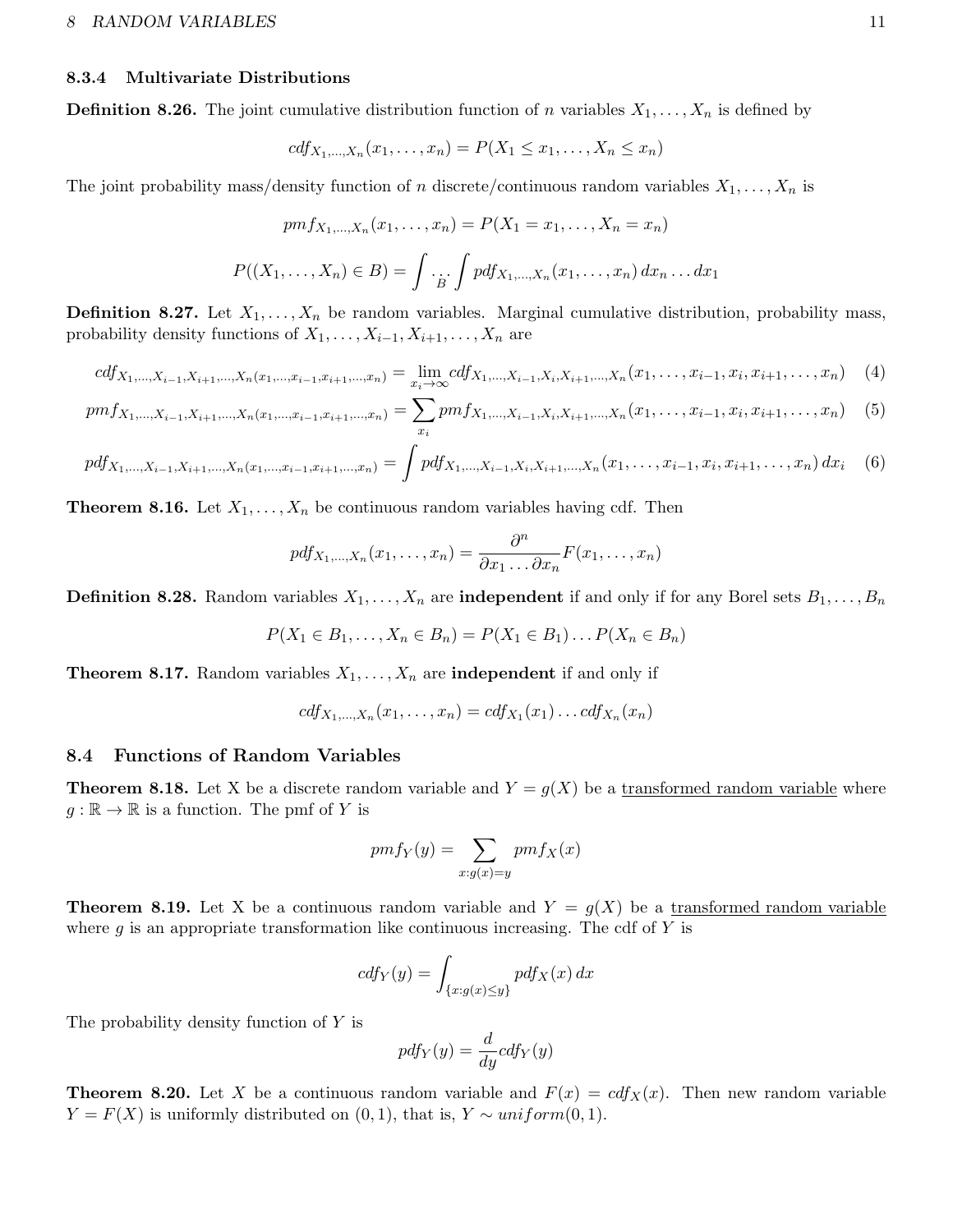### 8 RANDOM VARIABLES 12

**Theorem 8.21** (change of variable). Let X be a continuous random variable and  $q$  be a one-to-one and differentiable function. Then the density of random variable  $Y = g(X)$  is

$$
pdf_Y(y) = pdf_X(g^{-1}(y)) \left| \frac{d}{dy}g^{-1}(y) \right|
$$

whenever y is in the range of  $Y(S)$ .

**Theorem 8.22.** Consider discrete random variables  $X_1, \ldots, X_n$ . There exist m functions  $g_1, \ldots, g_m$  so that  $Y_i = g_i(X_1, \ldots, X_n)$ . The joint probability mass function of  $Y = (Y_1, \ldots, Y_m)$  is

$$
pmf_Y(y) = \sum_{x:g_i(x)=y_i,i=1,\dots,m} pmf_X(x)
$$

**Definition 8.29.** Random variables  $X_1, \ldots, X_n$  are said to be **independent** and **identically distributed** (i.i.d) if all random variables have the same distribution and are independent.

**Theorem 8.23.** Let X and Y be jointly continuous random variables. The density of  $Z = X + Y$  is

$$
pdf_Z(z) = \int pdf_{X,Y}(x, z - x) dx
$$

If  $X$  and  $Y$  are independent, then

$$
pdf_X(z) = \int pdf_X(x)pdf_Y(z - x) dx
$$

**Theorem 8.24** (change of variable). Suppose  $X_1, \ldots, X_n$  have a joint density function  $f(x_1, \ldots, x_n)$  and  $Y_i = g_i(X_1, \ldots, X_n)$  for one-to-one correspondent and differentiable functions  $g_i$ 's, say  $y = g(x)$ . The joint density of  $Y_1, \ldots, Y_n$  is

$$
pdf_Y(y) = pdf_X(x) | \det \left( \frac{\partial(x_1, \dots, x_n)}{\partial(y_1, \dots, y_n)} \right) |
$$

where  $x = (x_1, ..., x_n) = g^{-1}(y)$ 

# <span id="page-11-0"></span>8.5 Expectation

Definition 8.30. expectation The expectation (or expected value or mean value) of a discrete random variable is

$$
\mathbb{E}[X] = \sum_{x} x \times P(X = x) = \sum_{x} x \times pmf_X(x)
$$

when the sum is absolutely convergent.

**Definition 8.31.** The expectation of a continuous random variable  $X$  is defined by

$$
\mathbb{E}[X] = \int x \times pdf_X(x) \, dx
$$

**Theorem 8.25.** Assume a discrete random variable  $X$  is non-negative. Then

$$
\mathbb{E}[X] = \int_0^\infty P(X > z) dz = \int_0^\infty x dF(x)
$$

**Corollary 8.1.** Let  $X$  be a non-negative integer valued random variables. Then

$$
\mathbb{E}[X] = \sum_{n=1}^{\infty} P(X \ge n)
$$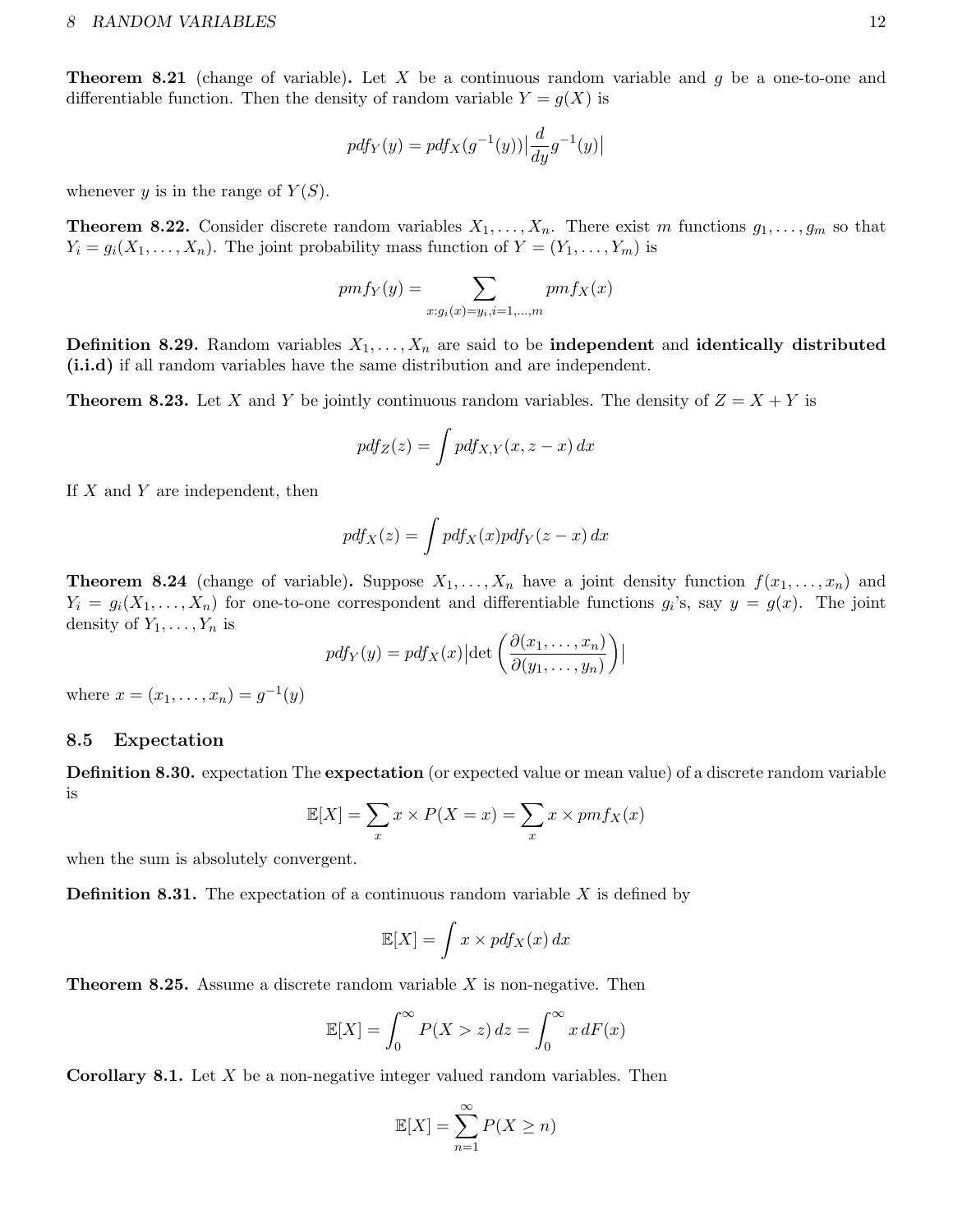**Lemma 8.2.** Let  $F$  be the cumulative distribution function of a random variable  $X$ . For an interval,

 $P(a < X \le b) = \mathbb{E}[1(a < X \le b)]$ 

In general, for each event  $A$  of  $X$ ,

$$
P(X \in A) = \mathbb{E}[1(X \in A)]
$$

**Theorem 8.26.** For any random variable  $X$  with finite expectation,

$$
\mathbb{E}[X] = \int_0^\infty P(X > z) dz - \int_{-\infty}^0 P(X < z) dz = \int_{-\infty}^\infty x dF(x)
$$

**Theorem 8.27.** Let X be a random variable and g be a function on R. If expectation of  $Y = g(X)$  is defined, then

$$
\mathbb{E}[Y] = \int g(x) d c df_X(x) = \int_{-\infty}^{\infty} g(x) \cdot p df_X(x) dx
$$

or

$$
\mathbb{E}[Y] = \int g(x) \, d\,c \, df_X(x) = \sum_x g(x) \cdot p \, df_X(x)
$$

**Lemma 8.3.** Assume  $X, Y \ge 0$  with probability 1, that is,  $P(X \ge 0, Y \ge 0) = 1$ , then

$$
\mathbb{E}[X+Y] = \mathbb{E}[X] + \mathbb{E}[Y]
$$

and

 $\mathbb{E}[X-Y] = \mathbb{E}[X] - \mathbb{E}[Y]$ 

Theorem 8.28 (Properties of Expectation). Satisfies

1. (linearity) Let  $Y = aX + b$ , then

$$
\mathbb{E}[Y] = a\mathbb{E}[X] + b
$$

- 2. (monotonicity) If  $X \geq 0$ , that is,  $P(X \geq 0) = 1$ , then  $E(X) \geq 0$
- 3. (additivity)  $\mathbb{E}[(X+Y) = \mathbb{E}[X] + \mathbb{E}[Y]$
- 4. For constant random variable 1,  $\mathbb{E}[1] = 1$

**Theorem 8.29.** Let X and Y be two independent random variables and g and h be real functions satisfying  $g(X)$  and  $h(Y)$  are random variables with finite expectations. Then

$$
\mathbb{E}[g(X)h(Y)] = \mathbb{E}[g(X)]\mathbb{E}[h(Y)]
$$

### <span id="page-12-0"></span>8.6 Moments

**Definition 8.32.** For positive integer k, the k-th moment of X is  $\mathbb{E}[X^k]$  and the k-th central moment is  $\mathbb{E}[(X-\mathbb{E}[X])^k].$ 

**Theorem 8.30.** If  $\mathbb{E}[|X|^t] < \infty$  for some  $t > 0$ , then  $\mathbb{E}[|X|^s] < \infty$  for any  $0 \le s \le t$ .

**Definition 8.33** (variance). The **variance** of a random variable  $X$  is

$$
\text{VAR } X = \mathbb{E}[(X - \mathbb{E}[X])^2]
$$

The covariance and correlation between two random variables  $X$  and  $Y$  are

$$
Cov(X,Y) = \mathbb{E}[(X - \mathbb{E}[X])(Y - \mathbb{E}[Y])]
$$

and

$$
Cor(X, Y) = \frac{Cov(X, Y)}{\sqrt{\text{VAR } X \text{ VAR } Y}}
$$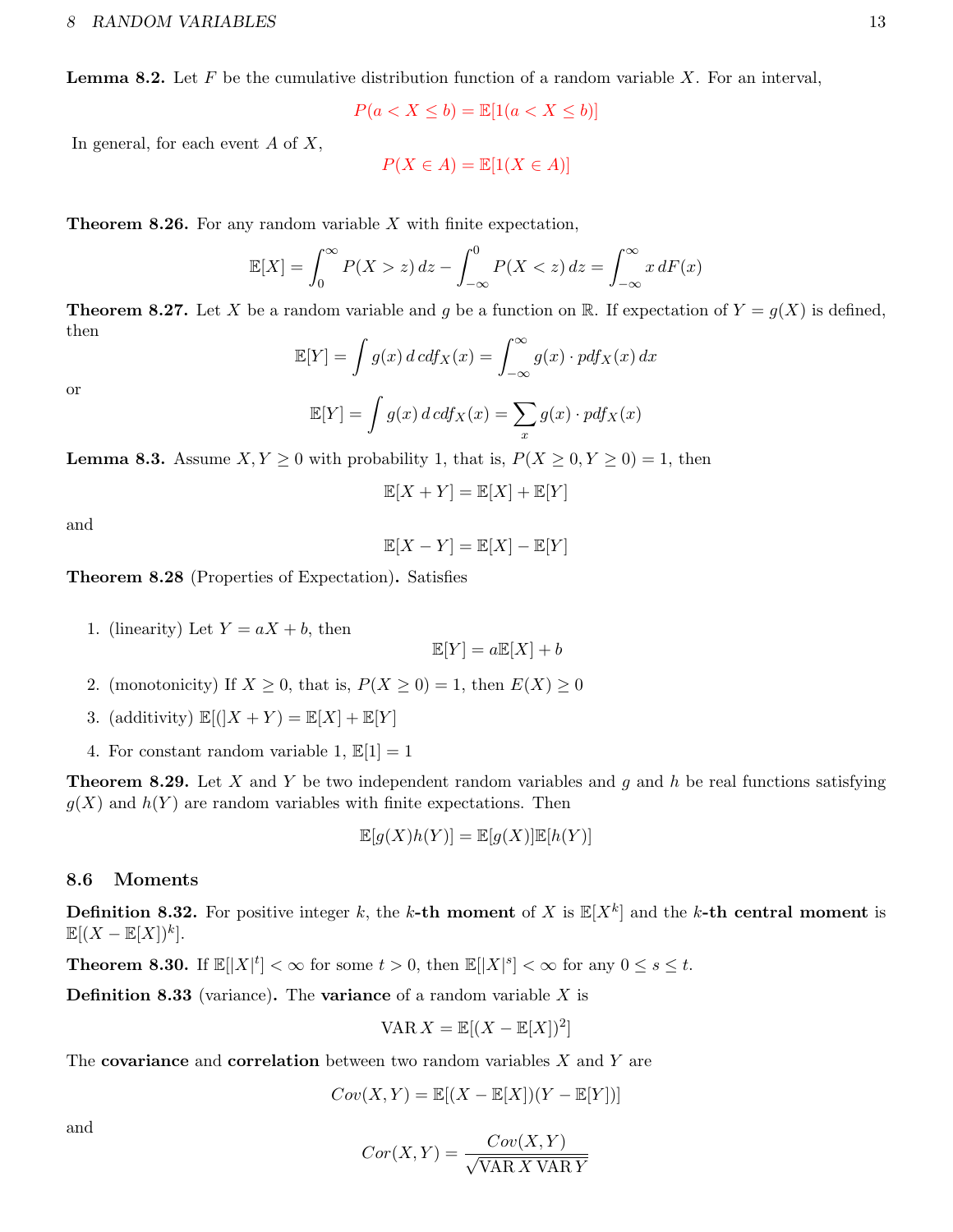Theorem 8.31 (Properties of variance). satisfies

- 1. VAR  $X \geq 0$
- 2. VAR  $X = \mathbb{E}[X^2] (\mathbb{E}[X])^2$
- 3. VAR  $aX + b = a^2$  VAR X
- 4. VAR  $X + Y = \text{VAR } X + \text{VAR } Y + 2Cov(X, Y)$
- 5. VAR  $X + Y = \text{VAR } X + \text{VAR } Y$  if and only if X and Y are uncorrelated.
- 6. If a random variable  $X$  is bounded, then it must has finite variance.
- 7. VAR  $X = 0$  if and only if  $P(X = c) = 1$  for some  $c \in \mathbb{R}$ .

Theorem 8.32 (Properties of covariance).

$$
Cov[X, Y] = \mathbb{E}[X, Y] - \mathbb{E}[X]\mathbb{E}[Y]
$$

Definition 8.34 (skewness and kurtosis). The standardized third and fourth moments are said to be skewness and kurtosis, that is,

skewness =  $\mathbb{E}[(X-\mu)^3]/\sigma^3$ , kurtosis =  $\mathbb{E}[(X-\mu)^4]/\sigma^4$ where  $\mu = \mathbb{E}[X]$  and  $\sigma^2 = \text{VAR } X$ .

# <span id="page-13-0"></span>9 Inequalities

**Theorem 9.1** (Chebychev's inequality). Let X be a random variable with mean  $\mu$  and variance  $\sigma^2$ . Then, for any  $\alpha > 0$ ,

$$
P(|X - \mu| \ge \alpha \sigma) \le \frac{1}{\alpha^2}
$$

Equivalently, for  $\alpha > 0$ ,

$$
P(|X - \mu| > \alpha) \le \frac{\text{VAR } X}{\alpha^2}
$$

**Theorem 9.2** (Markov's inequality). If  $X \geq 0$  with  $\mu = \mathbb{E}[X] < \infty$ , then for any  $\alpha > 0$ ,

$$
P(X \ge \alpha) \le \mu/\alpha
$$

Remark 9.1. The Chebychev's inequality is a special case of Markov's inequality by considering

$$
Y = (X - \mu)^2
$$

Note that  $A = \{s \in \Omega : |X(s) - E(X)| \ge r\} = \{s \in \Omega : (X(s) - E(X))^2 \ge r^2\}$ Now, consider the random variable, Y, where  $Y(s) = (X(s) - E(X))^2$ . Note that  $Y$  is a non-negative random variable.

Thus, we can apply Markov's inequality to it, to get:  $P(A) = P(Y \geq r^2) \leq \frac{E(Y)}{r^2}$  $\frac{F(Y)}{r^2} = \frac{E((X-E(X))^2)}{r^2}$  $\frac{F(X)^2}{r^2} = \frac{V(X)}{r^2}$  $\frac{(\Lambda)}{r^2}$ .

**Theorem 9.3** (Cauchy-Schwartz' inequality). Let X and Y be two random variables having finite second moment. Then

$$
[\mathbb{E}[XY]]^2 \leq \mathbb{E}[X^2]\mathbb{E}[Y^2]
$$

where the equality holds if and only if  $P(aX = bY) = 1$  for some  $a, b \in \mathbb{R}$ .

**Theorem 9.4.** Let X and Y be two random variables with finite second moment. Then  $Y = aX + b$  for some a, b if and only if  $|Corr(X, Y)| = 1$ .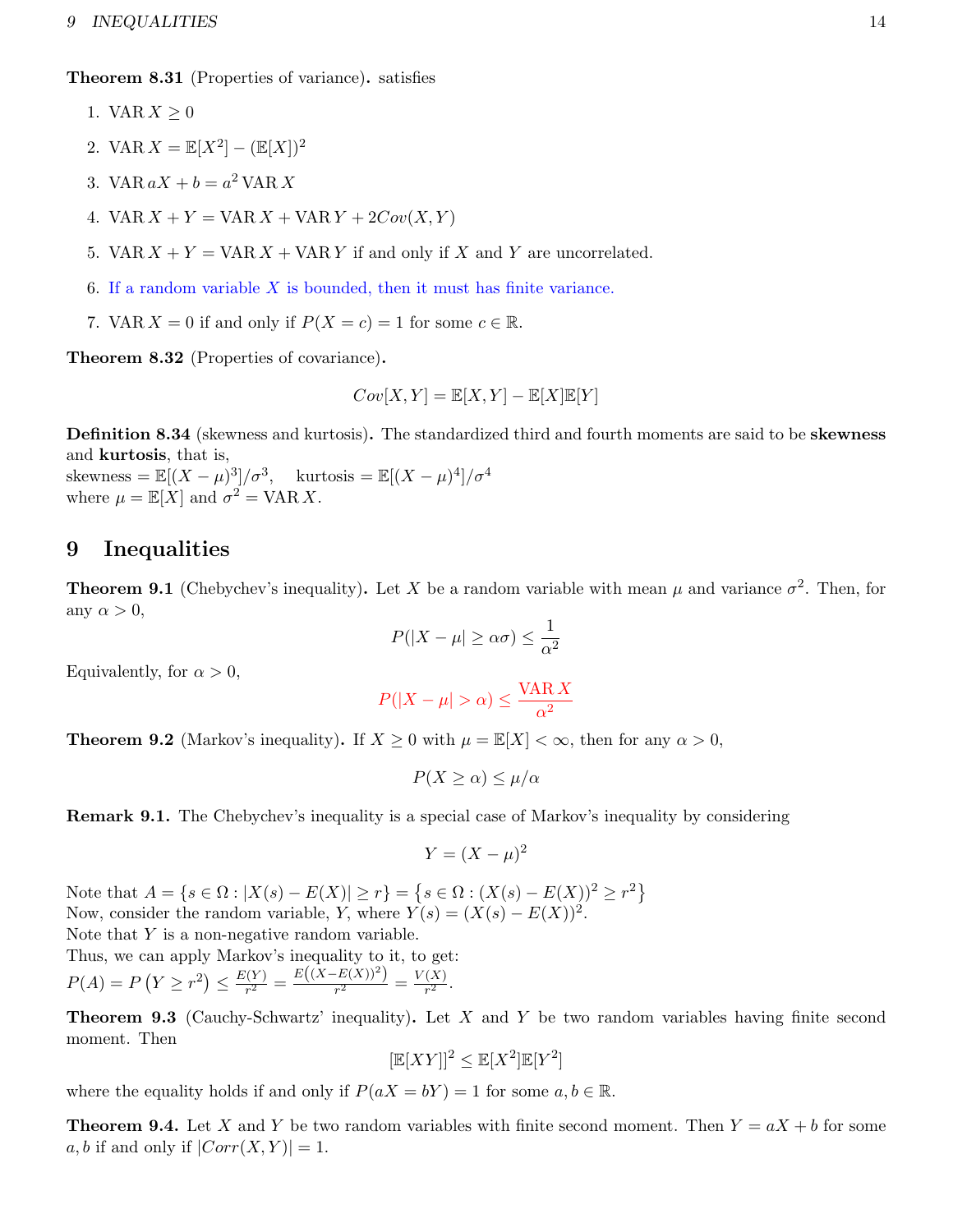**Lemma 9.1** (Young's inequality). For  $p, q > 1$  with  $1/p + 1/q = 1$  and two nonnegative real numbers  $x, y \ge 0$ ,

$$
xy \leq x^p/p + y^q/q
$$

**Theorem 9.5** (Hölder's inequality). For  $p, q > 1$  with  $1/p + 1/q = 1$ ,

$$
\mathbb{E}[|XY|] \le ||X||_p||Y||_q
$$

when the expectations exist and are finite where  $||X||_r = \mathbb{E}[|X|^r]^{1/r}$  for  $r > 0$ .

**Remark 9.2.** The Cauchy-Schwartz' inequality is a special case of Hölder's inequality ( $p = q = 2$ )

**Theorem 9.6** (Jensen's inequality). For a convex function  $\varphi$ ,

$$
\varphi(\mathbb{E}[X]) \le \mathbb{E}[\varphi(X)]
$$

**Theorem 9.7** (Minkowski's inequality). For  $p \geq 1$ ,

$$
||X + Y||_p \le ||X||_p + ||Y||_p
$$

# <span id="page-14-0"></span>10 Conditional Expectation

**Definition 10.1.** conditional expectation The conditional expectation of Y given  $X = x$  is defined by

$$
\mathbb{E}[Y|X=x] = \int y \, d\mathbf{c} \, df_{Y|X}(y|x)
$$

**Remark 10.1.** The conditional expectation  $\mathbb{E}[Y|X=x]$  is always a function of x, say  $h(x)$ . Then denote  $h(X) = \mathbb{E}[Y|X]$  as a random variable.

**Theorem 10.1.** Assume  $\mathbb{E}[|Y|] < \infty$ . Then

$$
\mathbb{E}[Y|X = x] = \int_0^\infty P(Y > z|X = x) \, dz - \int_{-\infty}^0 P(Y < z|X = x) \, dz
$$

If  $Y$  is discrete, then

$$
\mathbb{E}[Y|X=x] = \sum_{y} y \times pmf_{Y|X}(y|x)
$$

If  $Y$  is continuous, then

$$
\mathbb{E}[Y|X=x] = \int y \times pmf_{Y|X}(y|x) \, dy
$$

Theorem 10.2 (Properties of conditional expectation). Satisfies

- 1.  $\mathbb{E}[aY + b|X] = a\mathbb{E}[Y|X] + b$
- 2. If  $P(Y \geq 0|X) = 1$ , then  $\mathbb{E}[Y|X] \geq 0$
- 3.  $\mathbb{E}[Y+Z|X] = \mathbb{E}[Y|X] + \mathbb{E}[Z|X]$
- 4. for constant random variable 1,  $\mathbb{E}[1|X] = 1$
- 5. for convex function  $\phi$ ,  $\varphi(\mathbb{E}[Y|X]) \leq \mathbb{E}[\varphi(Y)|X]$

Theorem 10.3 (Law of Total Expectation).

$$
\mathbb{E}[\mathbb{E}[Y|X]]=\mathbb{E}[Y]
$$

i.e. The expected value of the conditional expected value of Y given X is the same as the expected value of Y. One special case states that if  $\{A_i\}_i$  is a finite or countable partition of the sample space, then

$$
\mathbb{E}[X] = \sum_{i} \mathbb{E}[X|A_i] P(A_i)
$$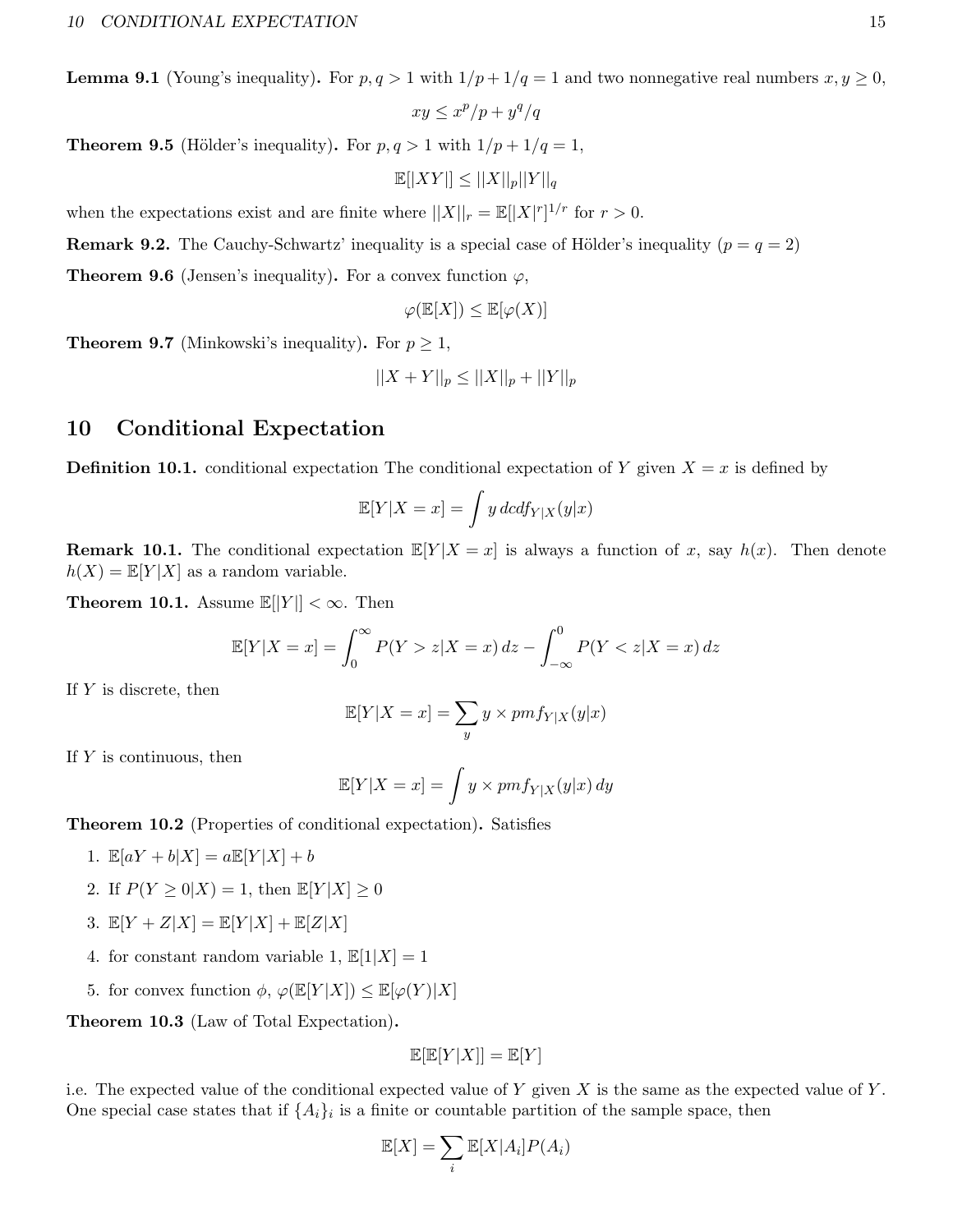Definition 10.2. conditional variance The conditional variance is given by

VAR 
$$
Y|X = x = \mathbb{E}[(Y - \mathbb{E}[Y|X = x])^2|X = x]
$$

Theorem 10.4.

$$
\text{VAR } Y = \mathbb{E}[\text{VAR } Y | X] + \text{VAR } \mathbb{E}[Y | X]
$$

# <span id="page-15-0"></span>11 Probability Related Functions

Let  $X$  be a random variable.

- 1. moment generating function:  $mgf_X(t) = \mathbb{E}[e^{tX}]$
- 2. cumulant generating function:  $cgf_X(t) = \log \mathbb{E}[e^{tX}]$
- 3. probability generating function:  $pgf_X(t) = \mathbb{E}[z^X]$
- 4. characteristic generating function:  $chf_X(t) = \mathbb{E}[e^{itX}]$

where  $t \in \mathbb{R}, z > 0$  and  $i = \sqrt{ }$  $\overline{-1}$  is the unit imaginary number.

Theorem 11.1 (properties of mgf). As follows

- 1.  $mgf_X(0) = 1$
- 2.  $\mathbb{E}[X^k] = \frac{d^k}{dt}$  $\frac{d^{n}}{dt_{k}}mgf_{X}(0)$  if it exists
- 3. If  $\mathbb{E}[|X|^k] < \infty$ , then for  $\mu_j = \mathbb{E}[X^j]$  where  $j = 1, \ldots, k$ ,

$$
mgf_X(t) = 1 + \mu_1 t + \mu_2 \frac{t^2}{2!} + \ldots + \mu_k \frac{t^k}{k!} + o(|t|^k)
$$

- 4.  $mgf_{aX+b}(t) = e^{bt}mgf_X(at)$
- 5. If  $X$  and  $Y$  are independent, then

$$
mgf_{X,Y}(s,t) = mgf_X(s)mgf_Y(t)
$$

Theorem 11.2 (properties of cgf). As follows

- 1.  $cgf_X(0) = 0$
- 2. If X and Y are independent, then

$$
cgf_{X,Y}(s,t) = cgf_X(s) + cgf_Y(t)
$$

Theorem 11.3 (properties of pgf). As follows

- 1.  $pgf_X(1) = 1$
- 2.  $\mathbb{E}[X(X-1)...(X-k+1)] = \frac{d^k}{dz^k} pgf_X(1)$  if it exists.
- 3. If X and Y are independent, then

$$
pgf_{X,Y}(s,t) = pgf_X(s) + pgf_Y(t)
$$

Theorem 11.4 (properties of chf). As follows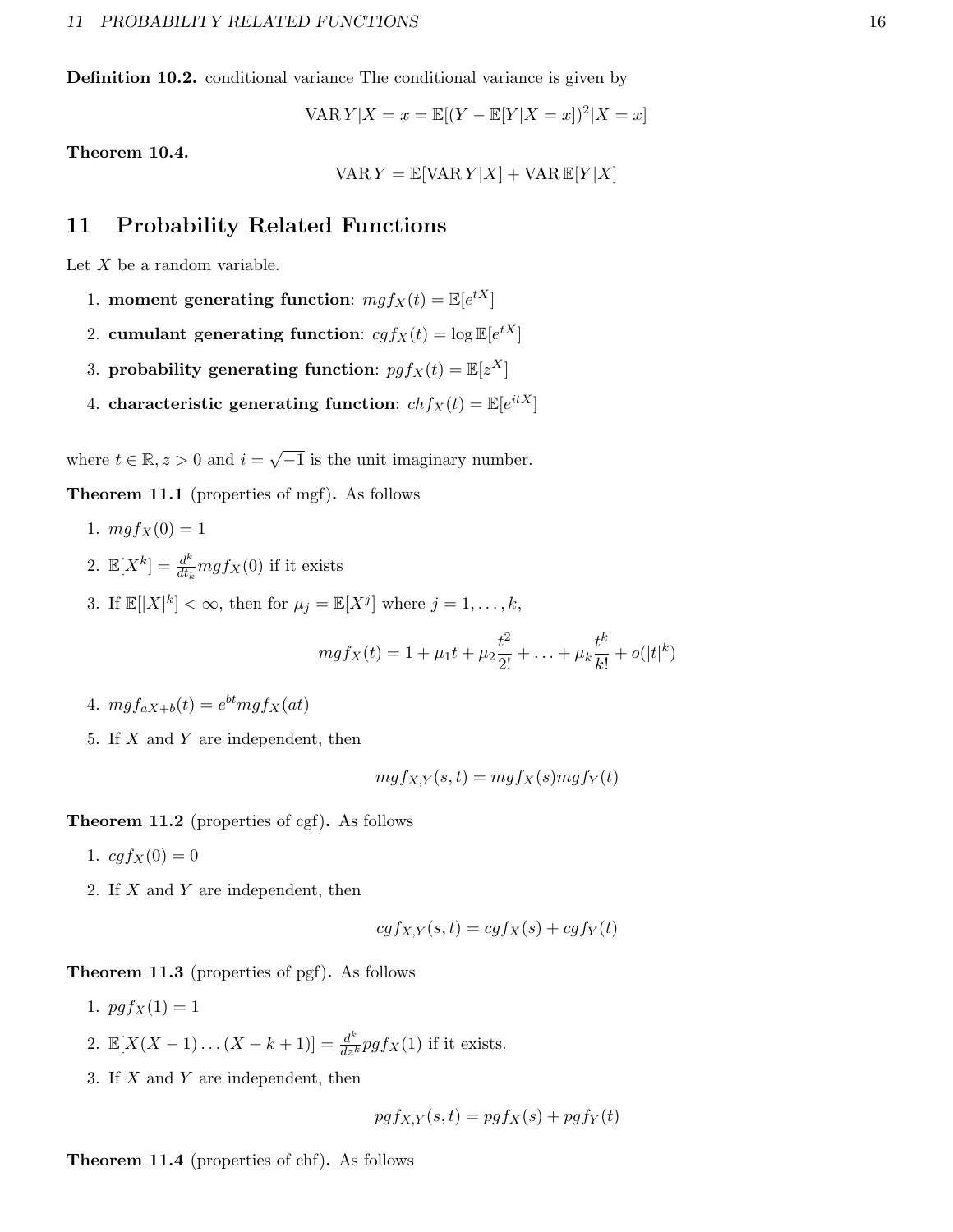- 1.  $chfx(0) = 1$
- 2.  $\mathbb{E}[X^k] = (i)^{-k} \frac{d^k}{dt^k} ch f_X(0)$  if it exists
- 3. If  $\mathbb{E}[|X|^k] < \infty$ , then for  $\mu_j = \mathbb{E}[X^j]$  where  $j = 1, \ldots, k$ ,

$$
ch f_X(t) = 1 + i\mu_1 t - \mu_2 \frac{t^2}{2!} + \ldots + i^k \mu_k \frac{t^k}{k!} + o(|t|^k)
$$

4.  $chf_{aX+b} = e^{ibt}chf_X(at)$ 

5. If  $X$  and  $Y$  are independent, then

$$
ch f_{X,Y}(s,t) = ch f_X(s) ch f_Y(t)
$$

- 6.  $|chf_X(t)| \leq 1$  for all t
- 7. chf is uniformly continuous
- 8. for any  $t_1, \ldots, t_n \in \mathbb{R}$  and  $z_1, \ldots, z_n \in \mathbb{C}$ ,

$$
\sum_{j,k} ch f_X(t_j - t_k) z_j \bar{z}_k \ge 0
$$

**Theorem 11.5.** If two random variables  $X$  and  $Y$  have the same moment generating functions in an open neighbourhood of 0, that is,  $(-a, b)$  for  $a, b > 0$ , then X and Y are identically distributed.

**Theorem 11.6.** If a function  $\varphi : \mathbb{R} \to \mathbb{C}$  satisfies 5 - 8 in Theorem 11.4, then there exists a random variable having  $\varphi$  as its characteristic function.

**Definition 11.1.** The joint probability/moment/cumulant generating and characteristic functions of X and Y are

- 1.  $mgf_{X,Y}(s,t) = \mathbb{E}[e^{sX+tY}]$
- 2.  $cgf_{X,Y}(s,t) = \log mgf_{X,Y}(s,t)$
- 3.  $pgf_{X,Y}(s,t) = \mathbb{E}[s^Xt^Y]$
- 4.  $chf_{X,Y}(s,t) = \mathbb{E}[e^{isX+itY}]$

**Theorem 11.7** (Inversion Formula). Let  $\varphi$  be a characteristic function of a random variable X. Then for any  $a, b,$ 

$$
P(a < X < b) + \{P(X = a) + P(X = b)\}/2 = \lim_{T \to \infty} \frac{1}{2\pi} \int_{-\infty}^{\infty} \frac{e^{-iat} - e^{-ibt}}{it} \varphi(t) dt
$$

**Theorem 11.8** (Chernoff Bound). Let X be a random variable having moment generating function. For any  $constant x,$ 

$$
P(X \ge x) \le \inf_{t > 0} e^{-xt} m g f_X(t)
$$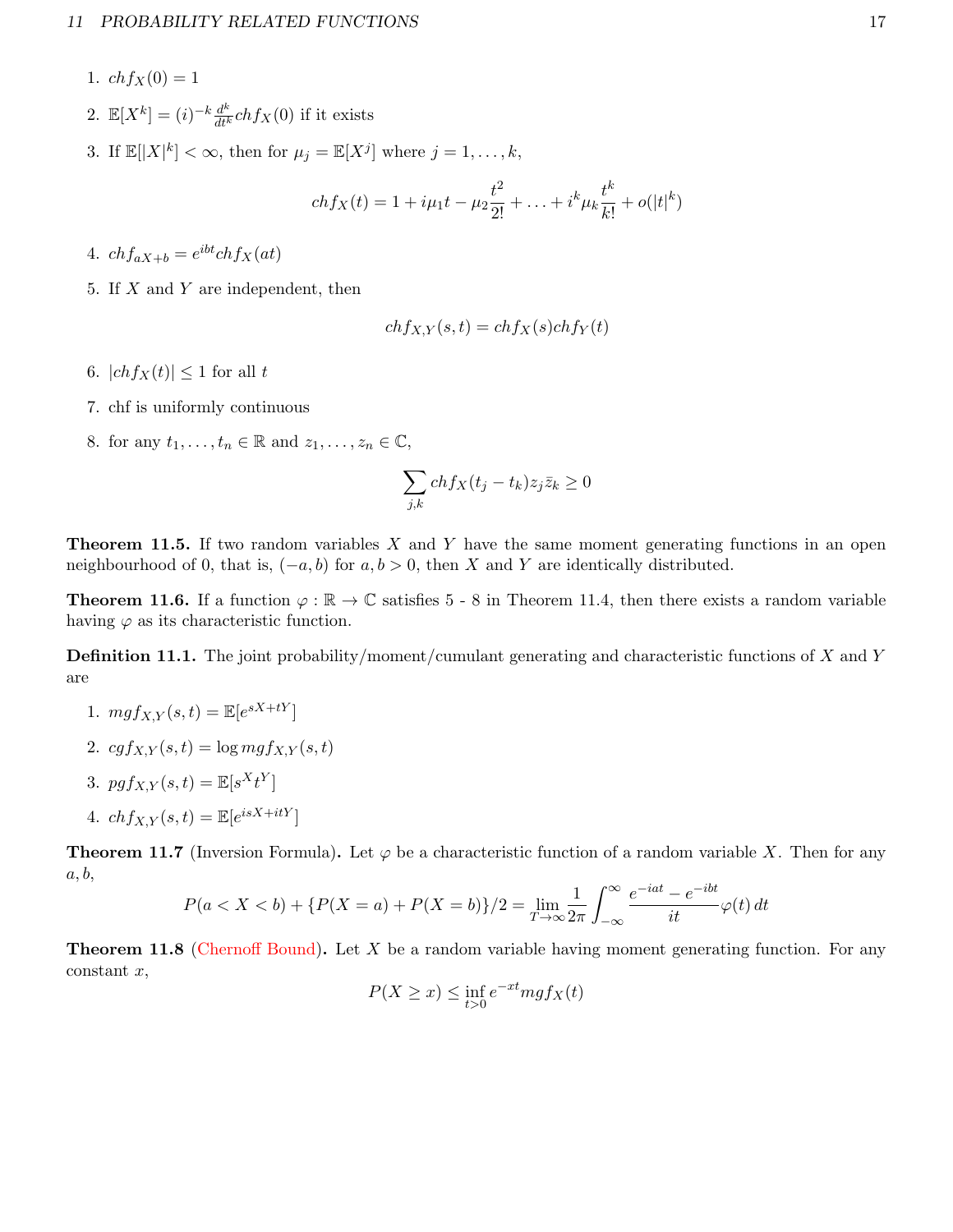### 12 STOCHASTIC PROCESS 18

# <span id="page-17-0"></span>11.1 Survival Functions

Let  $X$  be a non-negative valued random variable. The survival function of X is  $S_X(t) = P(X > t)$  or  $S_X(t) = 1 - F_X(t)$ . (the probability of surviving longer than time  $x$ . The hazard function is

$$
h_X(t) = \frac{pdf_X(t)}{S_X(t)} = \frac{pdf_X(t)}{1 - F_X(t)}
$$

(measures the risk of event (or death) at time  $x$ . The **cumulative hazard** function is

$$
H_X(t) = \int_0^t h_X(z) \, dz
$$

for  $t > 0$ .

The **residual** (or future) lifetime given  $X > t$  is defined by

$$
R_X(t) = X - t
$$

The **mean residual lifetime** is the conditional expectation of residual lifetime given  $X > t$ , that is,

$$
\mathbb{E}[R_X(t)|X>t] = \int_0^\infty P(R_X(t) > z|X>t) \, dz = \int_t^\infty \frac{S_X(z)}{S_X(t)} \tag{7}
$$

Particularly for  $t = 0$  and  $S_X(0) = 1$ ,

$$
\mathbb{E}[R_X(0)|X>0] = \int_0^\infty S_X(z) dz = \mathbb{E}[X]
$$

# <span id="page-17-1"></span>12 Stochastic process

**Definition 12.1.** A stochastic process is a collection of time indexed random variables

 $\{X_t : t \in \mathcal{T}\}\$ 

A collection of  $\sigma$ -field  $\mathcal{F} = {\{\mathcal{F}_t\}}_{t \in \mathcal{T}}$  is called a **filtration** if  $\mathcal{F} \subset \mathcal{F}_t$  for any  $0 \le s \le t$ . A stochastic process  $X = \{X_t\}_{t\in\mathcal{T}}$  is said to be **adapted to the filtration** F if  $X_t$  is  $\mathcal{F}_t$ -measurable (or  $\{X_t \leq r\} \in \mathcal{F}_t$  for any real number r).

**Definition 12.2** (Martingales). A stochastic process  $X_n$  is said to be a (discrete-time) **martingale** if

- 1.  $\mathbb{E}[|X_n|]<\infty$
- 2.  $\mathbb{E}[X_{n+1}|X_0,\ldots,X_n] = X_n$  for all n
- 3. A stochastic process  $X_n$  is said to be **supermartingale** if it satisfies above (1) and

$$
\mathbb{E}[X_{n+1}|X_0,\ldots,X_n] \leq X_n
$$

for all n.

4. A stochastic process  $X_n$  is said to be **submartingale** if it satisfies above (1) and

$$
\mathbb{E}[X_{n+1}|X_0,\ldots,X_n]\geq X_n
$$

for all  $n$ .

Note: the condition  $X_0, \ldots, X_n$  is often replaced by F, that is,

$$
\mathbb{E}[X_{n+1}|\mathcal{F}_n] = X_n
$$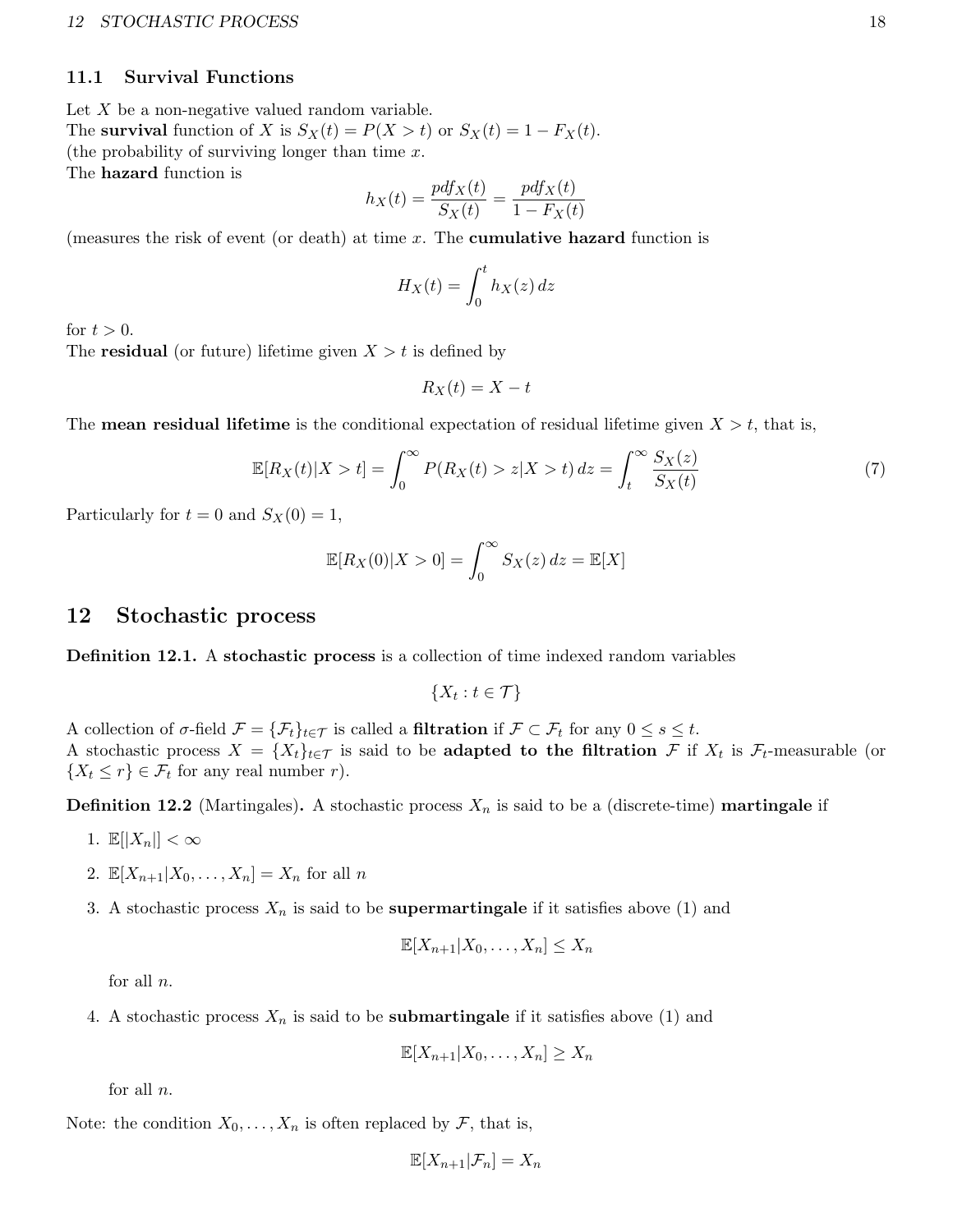Remark 12.1. A martingale is both supermartingale and submartingale. If  $X_n$  is a submartingale, then  $-X_n$  is a supermaringale.

**Definition 12.3** (stopping time). A time valued random variable  $T$  is said to be a stopping time if the event  ${T \leq n}$  can be expressed by  $X_0, \ldots, X_n$ 

**Example 12.1.** The first time T that the stochastic process  $X_n$  is bigger than or equal to a constant K is a stopping time by considering

$$
\{T = n\} = \{X_1 < K, \dots, X_{n-1} < K, X_n \ge K\}
$$

**Theorem 12.1** (Optional Sampling Theorem). Let  $X_n$  be a submartingale and T is a stopping time with  $P(T \leq k) = 1$ . Then

$$
\mathbb{E}[X_0] \le \mathbb{E}[X_T] \le \mathbb{E}[X_k]
$$

### <span id="page-18-0"></span>12.1 Random Walk

Let  $X_1, X_2, \ldots$  be a sequence of independent random variables having mean zero and variance 1. Define  $S_n = X_1 + ... + X_n$ 

**Theorem 12.2.** For any  $\alpha > 0$ ,

$$
P(\max_{k=1,\ldots,n} |S_k| \ge \alpha) \le \frac{\text{VAR } S_n}{\alpha^2}
$$

**Theorem 12.3.** If  $X_n$  is symmetric for each n, then

$$
P(\max_{k=1,\dots,n}|S_k| \ge \alpha) \le 2P(S_n \ge \alpha)
$$

### <span id="page-18-1"></span>12.2 Poisson Process

A Poisson process with intensity  $\lambda$  is a stochastic process  $N = \{N_t : t \geq 0\}$  taking values in non-negative integers satisfying

(a) 
$$
N_0 = 0
$$
 and  $N_s \le N_t$  if  $0 \le s \le t$   
\n(b)  $P(N_{t+h} = n + m | N_t = n) = \begin{cases} 1 - \lambda h + o(h) & \text{if } m = 0 \\ \lambda h + o(h) & \text{if } m = 1 \\ o(h) & \text{if } m > 1 \end{cases}$ 

(c) For  $0 \le s < t$ , the arrivals  $N_t - N_s$  in the interval  $(s, t]$  is independent of the arrivals  $N_s$  in the interval  $(0, s]$ .

**Theorem 12.4.** For any fixed time  $t > 0$ ,  $N_t \sim Poisson(\lambda t)$ 

**Theorem 12.5.** The interarrival times  $X_1, X_2, \ldots$  are independent and identically distributed from exponential with  $\lambda$ 

# <span id="page-18-2"></span>12.3 Reflection principle (Wiener process)

**Definition 12.4** (Wiener Process). A continuous-time stochastic process  $W(t)$  for  $t \geq 0$  with  $W(0) = 0$  and such that the increment  $W(t) - W(s)$  is Gaussian with mean 0 and variance  $t - s$  for any  $0 \le s < t$ , and increments for nonoverlapping time intervals are independent.

Remark 12.2. Brownian motion (i.e. random walk with random step sizes) is the most common example of a Wiener process.

**Theorem 12.6** (Reflection principle). If  $(W(t): t \ge 0)$  is a Wiener process, and  $a > 0$  is a threshold, then

$$
P\left(\sup_{0\leq s\leq t} W(s) \geq a\right) = 2P(W(t) \geq a)
$$

**Remark 12.3.** If the path of a Wiener process  $f(t)$  reaches a value  $f(s) = a$  at time  $t = s$ , then the subsequent path after time s has the same distribution as the reflection of the subsequent path about the value a.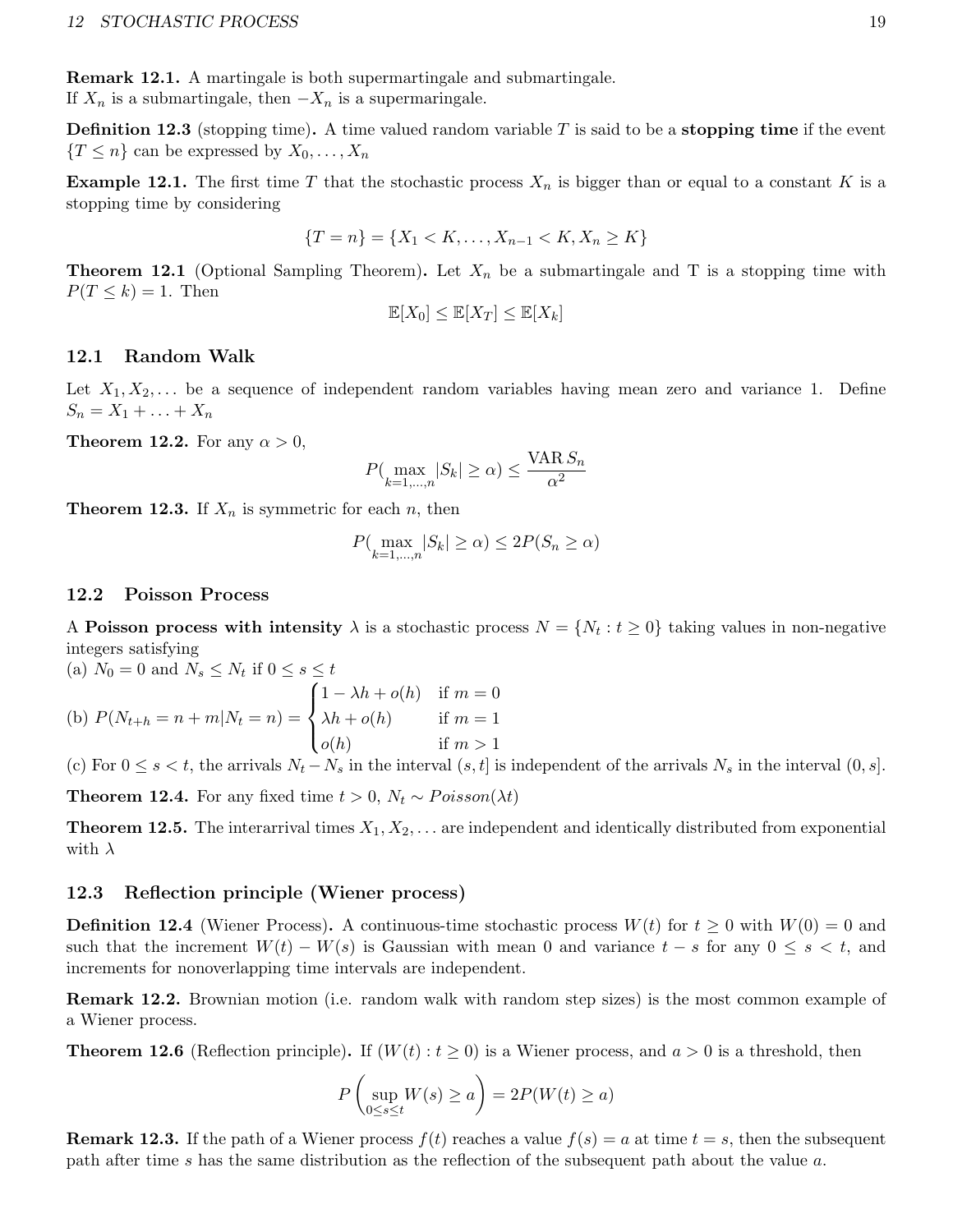# <span id="page-19-0"></span>13 Mode of Convergence

Definition 13.1. Modes of convergence

• A sequence of random variables  $X_n$  converges to X in distribution  $(X_n \stackrel{d}{\longrightarrow} X)$  if

$$
P(X_n \le x) \to P(X \le x)
$$

as  $n \to \infty$  for any x with  $P(X = x) = 0$ .

• A sequence of random variables  $X_n$  converges to X in probability  $(X_n \xrightarrow{p} X)$  if

$$
P(|X_n - X| > \epsilon) \to 0
$$

as  $n \to \infty$ 

• A sequence of random variables  $X_n$  converges to X almost surely  $(X_n \xrightarrow{a.s} X)$  if

$$
P(\limsup_{n \to \infty} |X_n - X| = 0) = 1
$$

• A sequence of random variables  $X_n$  converges to X in  $L^p(X_n \xrightarrow{L^p} X)$  for  $p > 0$  if

$$
\mathbb{E}[|X_n - X|^p] \to 0
$$

as  $n \to \infty$ 

**Theorem 13.1.** Let  $X_n$  and X be discrete random variables with probability mass functions  $f_n(x)$  and  $f(x)$ satisfying  $f_n(x) \to f(x)$  for any x with  $f(x) > 0$ . Then

$$
X_n \longrightarrow X
$$

in distribution.

Theorem 13.2 (Relations between modes of convergence). As follows:

(a)  $X_n \xrightarrow{a.s.} X \implies X_n \xrightarrow{p} X$ (b)  $X_n \xrightarrow{L^p} X \implies X_n \xrightarrow{p} X$ (c)  $X_n \xrightarrow{p} X \implies X_n \xrightarrow{d} X$ 

#### <span id="page-19-1"></span>13.1  $L^1$  Convergence

**Lemma 13.1** ( $L^1$  Convergence). If  $Y \ge 0$  and  $\mathbb{E}[\|Y| < \infty$ , then for any  $\epsilon > 0$  there exists  $M > 0$  such that

$$
\mathbb{E}[Y1\{Y > M\}] < \epsilon
$$

**Lemma 13.2.** Suppose a random variable Y has a finite absolute expectation, that is,  $\mathbb{E}[|Y|] < \infty$ . For any  $\epsilon > 0$ , there exists  $\delta > 0$  such that  $\mathbb{E}[Y \mathbb{1}{A}] < \epsilon$  for any event A with  $P(A) < \delta$  where  $\mathbb{1}{A}$  is an indicator function of the event A.

**Lemma 13.3.** Suppose a random variable Y has a finite absolute expectation, that is,  $\mathbb{E}[|Y|] < \infty$  and a sequence  $A_n$  of events satisfy  $P(A_n) \to 0$ . Then

$$
\mathbb{E}[Y1\{A_n\}] \to 0
$$

**Theorem 13.3** (Dominated Convergence Theorem). Suppose that  $X_n \to X$  in probability,  $|X_n| \leq Y$  and  $\mathbb{E}[Y] < \infty$ . Then

$$
\mathbb{E}[X_n] \to \mathbb{E}[X]
$$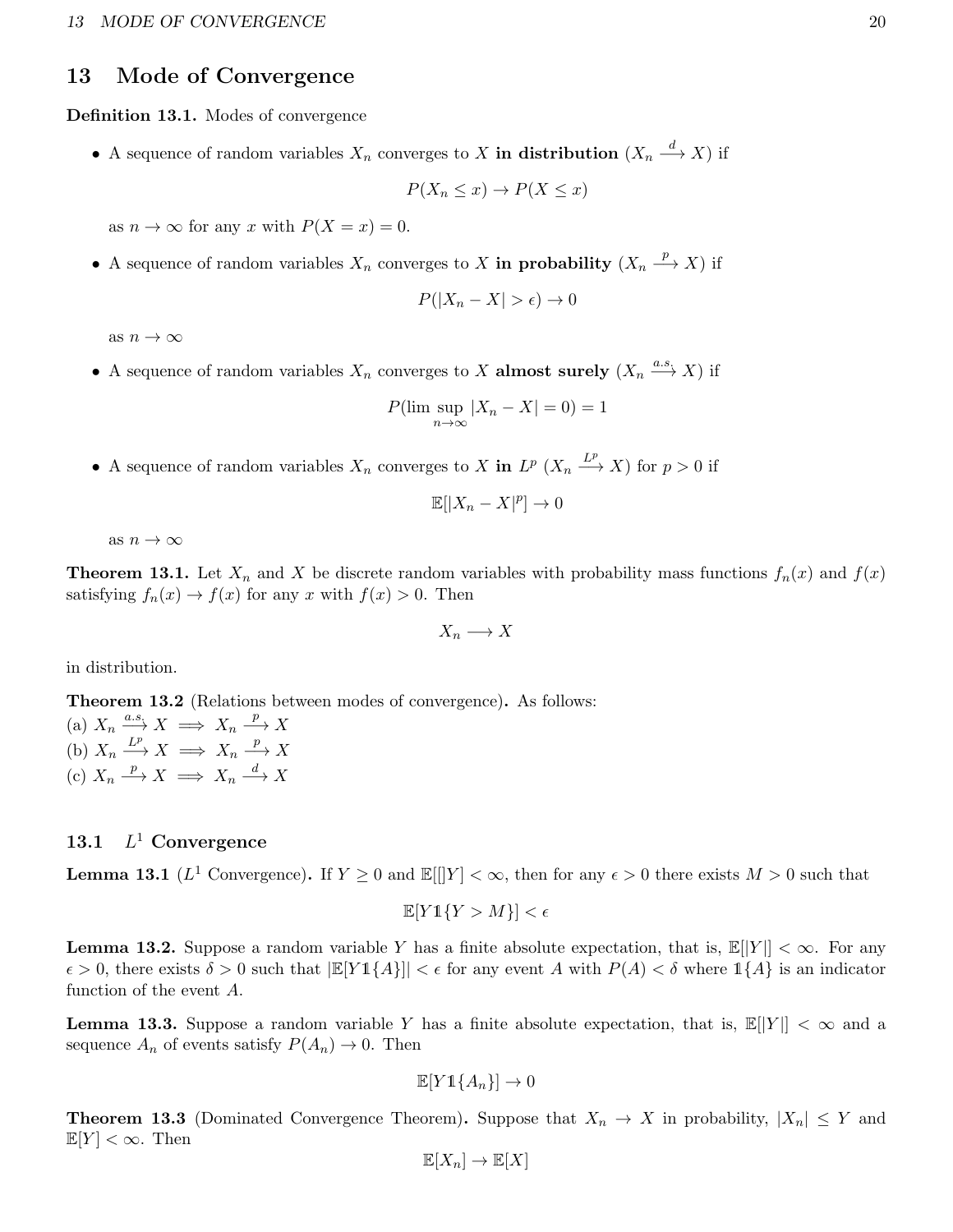**Theorem 13.4** (Generalized Dominated Convergence Theorem). If all  $X, Y, X_n, Y_n$  have finite absolute expectation,  $|X_n| \leq Y_n$  for all  $n, X_n \to X$  in probability,  $Y_n \to Y$ , and  $\mathbb{E}[Y_n] \to \mathbb{E}[Y]$ , then

$$
\mathbb{E}[X_n] \to \mathbb{E}[X]
$$

**Theorem 13.5** (Monotone Convergence Theorem). Let  $X_n$  be non-negative non-decreasing random variables. Suppose  $\lim_{n\to\infty}X_n=X$  is finite a.s. Then

$$
\lim_{n \to \infty} \mathbb{E}[X_n] = \mathbb{E}[X]
$$

**Theorem 13.6** (Fatou's lemma). Let  $X_1, X_2, \ldots$  be a sequence of non-negative random variables. Then

$$
\mathbb{E}[\lim_{n \to \infty} \inf X_n] \le \lim_{n \to \infty} \inf \mathbb{E}[X_n]
$$

# <span id="page-20-0"></span>13.2 Almost Sure Convergence

**Theorem 13.7** (Borel-Cantelli lemma). Let  $A = \bigcap_{m=1}^{\infty} \bigcup_{n=m}^{\infty} A_n$  be the event that infinitely many  $A_n$ 's occur.

- 1.  $P(A) = 0$  if  $\sum_n P(A_n) < \infty$
- 2.  $P(A) = 1$  if  $\sum_n P(A_n) = \infty$  and  $A_1, A_2, \dots$  are independent.

**Theorem 13.8.** If for any  $\epsilon > 0$ ,  $\sum_{n=1}^{\infty} P(|X_n - X| > \epsilon) < \infty$ , then  $X_n \to X$  almost surely.

**Theorem 13.9.** If a sequence of random variables  $X_n$  converges to X in probability, then there exists a subsequence  $n_k$  such that  $X_{n_k}$  converges to X almost surely.

**Theorem 13.10.** A sequence  $x_n$  of real numbers converges to x if and only if for any subsequence  $n_k$  there exists a further subsequence  $n_{k_l}$  such that  $x_{n_{k_l}}$ 

**Theorem 13.11.** A sequence of random variables  $X_n$  converges to X in probability if and only if for any subsequence  $n_k$  there exists a further subsequence  $n_{k_l}$  such that  $X_{n_{k_l}}$  converges to X a.s.

### <span id="page-20-1"></span>13.3 Convergence in distribution

Theorem 13.12. As follows

(a) If  $X_n \xrightarrow{d} c$  where c is a constant, then  $X_n \xrightarrow{p} c$ . (b) If  $X_n \longrightarrow^p c$  and  $P(|X_n| \leq M) = 1$  for some  $M > 0$ , then  $X_n \longrightarrow^{\text{L}^p} X$  for any  $p > 0$ 

**Theorem 13.13.** Let X be a random variable with  $P(X = x) = 0$  for all x and F be the distribution function of X. Then  $F(X) \sim uniform(0, 1)$  and  $F^{-1}(U) \sim X$  for any  $U \sim uniform(0, 1)$ 

**Theorem 13.14** (Skorokhod's representation theorem). If  $X_n \stackrel{d}{\longrightarrow} X$ , then there exist random variables  $Y, Y_1, Y_2, \ldots$  in a probability space such that (a)  $X_n$  and  $Y_n$  have the same distribution as well as X and Y have the same distribution

(b)  $Y_n \xrightarrow{a.s} Y$ 

**Theorem 13.15** (Continuous mapping theorem). Let  $g$  be a continuous function.

1.  $X_n \xrightarrow{a.s} X \implies g(X_n) \xrightarrow{a.s} g(X)$ 2.  $X_n \xrightarrow{p} X \implies g(X_n) \xrightarrow{p} g(X)$ 3.  $X_n \xrightarrow{d} X \implies g(X_n) \xrightarrow{d} g(X)$ 

**Theorem 13.16.**  $X_n \stackrel{d}{\longrightarrow} X$  if and only if  $\mathbb{E}[g(X_n)] \to \mathbb{E}[g(X)]$  for any bounded continuous function g.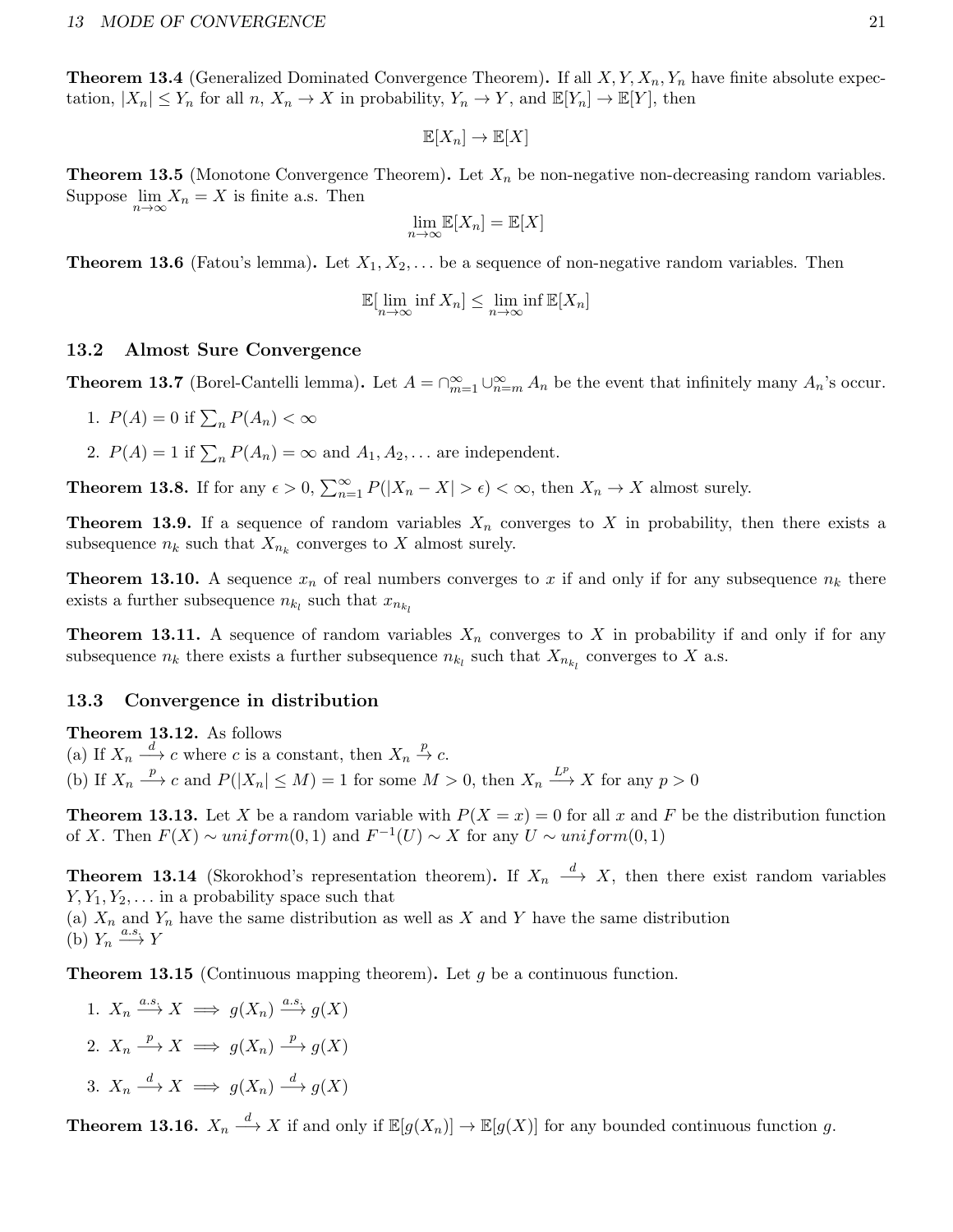**Theorem 13.17.**  $X_n \stackrel{d}{\longrightarrow} X$  if and only if

$$
ch f_{X_n}(t) \to ch f_X(t)
$$

**Theorem 13.18.** If  $X_n \stackrel{d}{\longrightarrow} X$ , then

 $aX_n + b \xrightarrow{d} aX + b$ 

for any  $a, b \in \mathbb{R}$ 

**Theorem 13.19** (Slutsky's lemma). Suppose  $X_n \stackrel{d}{\longrightarrow} X$  and  $Y_n \stackrel{d}{\longrightarrow} c$  for a constant c.

- 1.  $X_n + Y_n \xrightarrow{d} X + c$ 2.  $X_n Y_n \xrightarrow{d} Xc$
- 3.  $X_n/Y_n \stackrel{d}{\longrightarrow} X/c$  if  $c \neq 0$

# <span id="page-21-0"></span>14 Law of Large Numbers

**Theorem 14.1** (Weak Law of Large Numbers). Let  $X_n$  be i.i.d. with  $\mathbb{E}[|X_n|] < \infty$ . Then

 $\bar{X}_n$  $\stackrel{p}{\longrightarrow} \mathbb{E}[X_1]$ 

**Theorem 14.2** (Strong Law of Large Numbers). Let  $X_1, \ldots, X_n$  be i.i.d. r.v.s with  $\mathbb{E}[|X_n|] < \infty$ . Then  $\bar{X}_n \stackrel{a.s.}{\longrightarrow} \mathbb{E}[X_1]$ 

**Theorem 14.3.** Let  $X_1, \ldots, X_n$  be i.i.d. r.v.s with  $\mathbb{E}[X_n^2] < \infty$ .

$$
\bar{X}_n = (X_1 + \ldots + X_n)/n \longrightarrow \mathbb{E}[X_1]
$$

almost surely and in  $L^2$ .

# <span id="page-21-1"></span>15 Central Limit Theorem

For  $k \approx np$ , the binomial probability is approximated by

$$
\binom{n}{k} p^k (1-p)^{n-k} \approx \frac{1}{\sqrt{2\pi np(1-p)}} \exp\left(-\frac{(k-np)^2}{2np(1-p)}\right)
$$

**Theorem 15.1** (Levy's Central Limit Theorem). Let  $X_1, \ldots, X_n$  be i.i.d. r.v.s with  $\mu = \mathbb{E}[X_i]$  and  $\sigma^2 =$  $VAR X_i$ . Then √

$$
\sqrt{n}(\bar{X}_n - \mu)/\sigma \stackrel{d}{\longrightarrow} N(0, 1)
$$

**Theorem 15.2** (Lindeberg-Feller Central Limit Theorem). Let  $X_1, \ldots, X_n$  be i.i.d. r.v.s with  $\mathbb{E}[X_i] = 0$  and  $\sigma_i^2 = \text{VAR } X_i^2 < \infty$ . Let  $s_n^2 = \mathbb{E}[X_1^2] + \ldots + \mathbb{E}[X_n^2]$  The Lindeberg condition

$$
\frac{1}{s_n^2 \sum_{k=1}^n \mathbb{E}[X_k^2 \mathbb{1}\{X_k^2 > \epsilon s_n^2\}]} \to 0
$$

for any  $\epsilon > 0$  holds if and only if

$$
(X_1 + \ldots + X_n)/s_n \xrightarrow{d} N(0,1)
$$

and

$$
\max(\sigma_1^2,\ldots,\sigma_n^2)/s_n^2\to 0
$$